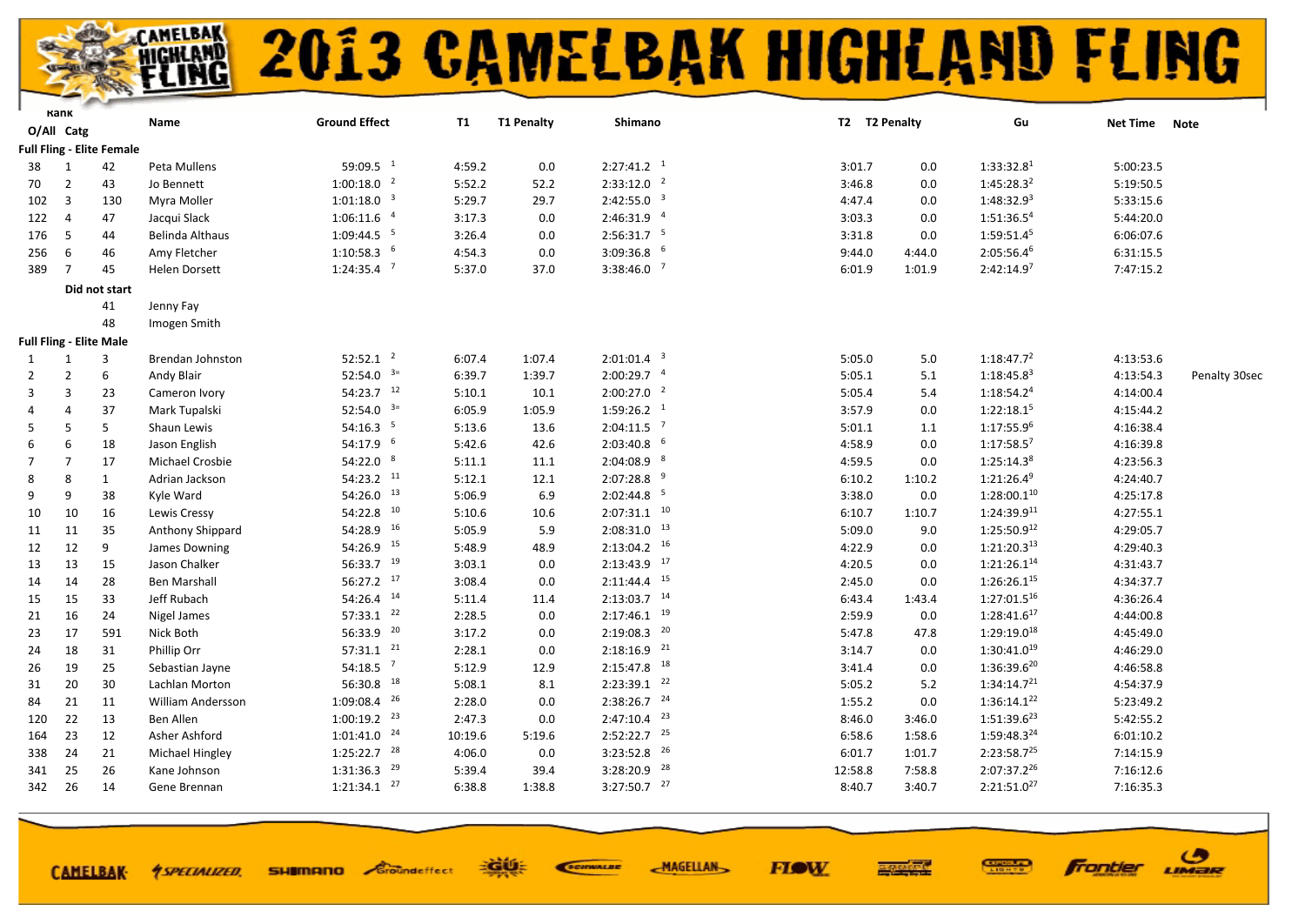|  | <b>EXAMPLE 2013 CAMELBAK HIGHLAND FLING</b> |  |
|--|---------------------------------------------|--|
|  |                                             |  |

|            |                                 | Name                | <b>Ground Effect</b>      | <b>T1</b> | <b>T1 Penalty</b> | Shimano                   | T2 T2 Penalty | Gu                               | <b>Net Time</b> |      |
|------------|---------------------------------|---------------------|---------------------------|-----------|-------------------|---------------------------|---------------|----------------------------------|-----------------|------|
| O/All Catg |                                 |                     |                           |           |                   |                           |               |                                  |                 | Note |
|            | <b>Full Fling - Elite Male</b>  |                     |                           |           |                   |                           |               |                                  |                 |      |
|            | Did not finish                  |                     |                           |           |                   |                           |               |                                  |                 |      |
|            | 39                              | Alex Yallouris      | $1:02:16.4$ <sup>25</sup> |           |                   |                           |               | 1:31:36.2 <sup>1</sup>           |                 |      |
|            | 2                               | Dylan Cooper        | $52:49.9$ <sup>1</sup>    | 6:10.7    | 1:10.7            | $2:08:04.9$ <sup>11</sup> |               |                                  |                 |      |
|            | 29                              | Daniel McConnell    | 54:22.3 $9$               | 4:35.4    | 0.0               | $2:08:07.6$ <sup>12</sup> |               |                                  |                 |      |
|            | Did not start                   |                     |                           |           |                   |                           |               |                                  |                 |      |
|            | 20                              | Ben Hill            |                           |           |                   |                           |               |                                  |                 |      |
|            | 22                              | Paul Koerber        |                           |           |                   |                           |               |                                  |                 |      |
|            | 32                              | <b>Stuart Plumb</b> |                           |           |                   |                           |               |                                  |                 |      |
|            | 34                              | Daniel Schwartz     |                           |           |                   |                           |               |                                  |                 |      |
|            | <b>Full Fling - Open Female</b> |                     |                           |           |                   |                           |               |                                  |                 |      |
| 438        | 131                             | Kate Pendergast     | $1:35:31.4$ <sup>1</sup>  | 14:25.8   | 9:25.8            | $4:22:34.3$ <sup>1</sup>  | 14:45.3       | 2:47:26.0 <sup>1</sup><br>9:45.3 | 9:04:42.8       |      |
|            |                                 |                     |                           |           |                   |                           |               |                                  |                 |      |

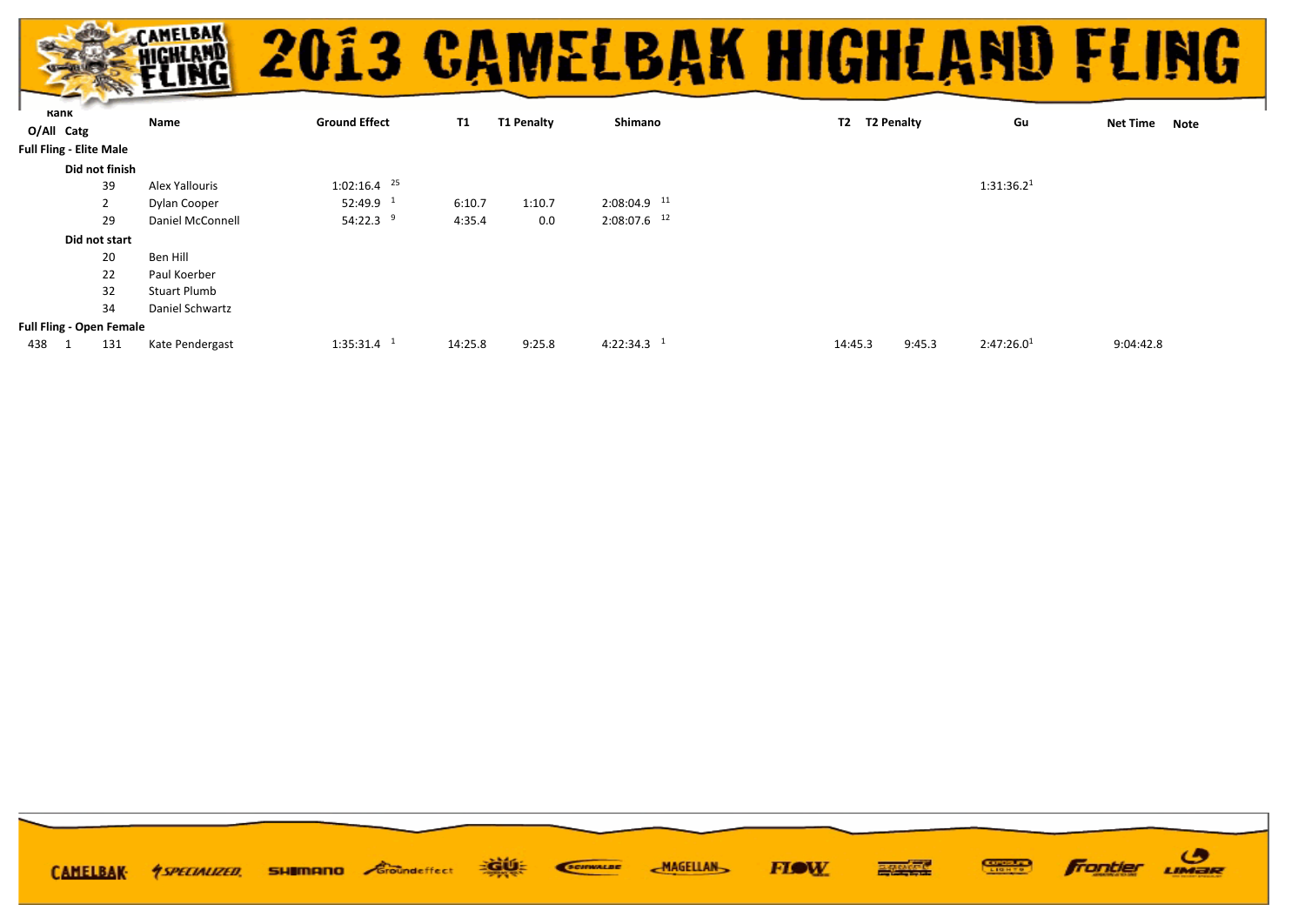

ි

LIMER

**Frontier** 

|       | Kank           |                                     |                         | <b>Ground Effect</b>      |         | <b>T1 Penalty</b> | Shimano                   | T2 T2 Penalty |         | Gu                      |                         |
|-------|----------------|-------------------------------------|-------------------------|---------------------------|---------|-------------------|---------------------------|---------------|---------|-------------------------|-------------------------|
|       | O/All Catg     |                                     | Name                    |                           | T1      |                   |                           |               |         |                         | <b>Net Time</b><br>Note |
|       |                | <b>Full Fling - Open Male</b>       |                         |                           |         |                   |                           |               |         |                         |                         |
| 29    | 1              | 129                                 | Tristan White           | $57:55.2-1$               | 4:05.3  | 0.0               | $2:20:57.4$ <sup>2</sup>  | 2:07.4        | 0.0     | 1:31:24.9 <sup>2</sup>  | 4:50:17.5               |
| 40    | $\overline{2}$ | 27                                  | <b>Bradley Jolliffe</b> | $1:00:29.2$ <sup>3</sup>  | 2:41.2  | 0.0               | 2:28:32.2 <sup>3</sup>    | 3:14.4        | 0.0     | $1:31:44.4^3$           | 5:00:45.8               |
| 52    | 3              | 115                                 | Lucas Laxale            | $59:37.2$ <sup>2</sup>    | 6:01.3  | 1:01.3            | $2:29:47.4$ <sup>4</sup>  | 5:21.7        | 21.7    | 1:39:28.7 <sup>4</sup>  | 5:10:16.3               |
| 85    | $\overline{4}$ | 125                                 | Nicholas Smith          | $1:02:09.4$ <sup>5</sup>  | 4:28.7  | 0.0               | 2:30:28.0 5               | 3:17.5        | 0.0     | 1:51:15.95              | 5:23:53.3               |
| 104   | 5              | 107                                 | <b>Brenton Farr</b>     | $1:06:01.1$ <sup>9</sup>  | 6:37.8  | 1:37.8            | $2:38:47.7$ 6             | 6:33.5        | 1:33.5  | 1:46:32.0 <sup>6</sup>  | 5:34:32.1               |
| 114   | 6              | 110                                 | Hamish Gorman           | $1:04:40.5$ $8$           | 8:55.8  | 3:55.8            | $2:44:48.8$ <sup>7</sup>  | 6:47.0        | 1:47.0  | 1:46:07.47              | 5:41:19.5               |
| 129   | $\overline{7}$ | 102                                 | Jarrad Connolly         | $1:08:09.0$ <sup>12</sup> | 7:23.7  | 2:23.7            | $2:44:43.5$ $8$           | 7:33.3        | 2:33.3  | 1:48:47.88              | 5:46:37.3               |
| 136   | 8              | 106                                 | Mark Dunlop             | $1:00:52.3$ $4$           | 2:36.3  | 0.0               | $2:54:54.2$ <sup>9</sup>  | 2:36.7        | 0.0     | 1:52:57.89              | 5:48:44.3               |
| 139   | 9              | 114                                 | Mark Lavis              | $1:21:37.0$ $22$          | 5:20.9  | 20.9              | $2:44:26.4$ <sup>13</sup> | 4:42.0        | 0.0     | $1:43:29.7^{10}$        | 5:49:54.0               |
| 160   | 10             | 116                                 | Ryan Madden             | $1:10:56.5$ <sup>15</sup> | 5:07.4  | 7.4               | $2:54:18.0$ <sup>11</sup> | 5:10.1        | 10.1    | $1:54:26.1^{11}$        | 5:59:58.1               |
| 189   | 11             | 121                                 | Kane Piper              | $1:08:38.8$ <sup>13</sup> | 6:01.7  | 1:01.7            | $2:56:22.5$ <sup>12</sup> | 7:03.1        | 2:03.1  | 2:01:32.912             | 6:09:39.0               |
| 190   | 12             | 100                                 | Jake Beyer              | $1:08:40.4$ <sup>14</sup> | 6:01.2  | 1:01.2            | $2:54:50.9$ $10$          | 5:40.2        | 40.2    | $2:04:29.3^{13}$        | 6:09:42.0               |
| 193   | 13             | 126                                 | Jack Talbert            | $1:07:21.5$ <sup>11</sup> | 8:36.9  | 3:36.9            | $2:56:14.3$ <sup>14</sup> | 9:34.2        | 4:34.2  | 1:58:31.8 <sup>14</sup> | 6:10:18.7               |
| 210   | 14             | 117                                 | Jason McCready          | $1:13:02.2$ <sup>16</sup> | 5:39.6  | 39.6              | $3:00:24.6$ <sup>15</sup> | 6:31.5        | 1:31.5  | $1:58:47.1^{15}$        | 6:14:25.0               |
| 235   | 15             | 127                                 | James Voltz             | $1:13:54.2$ <sup>18</sup> | 6:38.6  | 1:38.6            | $3:04:15.8$ <sup>16</sup> | 6:12.4        | 1:12.4  | 2:04:56.016             | 6:25:57.0               |
| 243   | 16             | 109                                 | Joe Friend              | $1:16:03.7$ <sup>19</sup> | 3:52.4  | 0.0               | $3:12:23.6$ <sup>19</sup> | 5:42.1        | 42.1    | $1:58:52.0^{17}$        | 6:28:01.4               |
| 280   | 17             | 103                                 | Jeremy Dayaram          | $1:20:14.6$ <sup>20</sup> | 9:07.0  | 4:07.0            | $3:02:13.7$ 18            | 8:43.6        | 3:43.6  | 2:10:57.318             | 6:41:16.2               |
| 282   | 18             | 123                                 | Matthew Ryan            | $1:13:36.3$ <sup>17</sup> | 15:05.1 | 10:05.1           | $3:15:34.7$ <sup>20</sup> | 10:21.3       | 5:21.3  | $1:57:51.8^{19}$        | 6:42:29.2               |
| 288   | 19             | 112                                 | Felix Jander            | $1:06:34.3$ $10$          | 9:23.9  | 4:23.9            | $3:10:10.7$ 17            | 22:12.2       | 17:12.2 | 2:07:30.320             | 6:45:51.4               |
| 312   | 20             | 122                                 | Andrew Pye              | $1:20:48.4$ <sup>21</sup> | 5:42.6  | 42.6              | $3:21:20.4$ <sup>21</sup> | 4:42.2        | 0.0     | $2:13:11.2^{21}$        | 6:56:02.6               |
| 365   | 21             | 119                                 | Daniel O'Dell           | $1:23:46.5$ <sup>23</sup> | 7:41.1  | 2:41.1            | $3:41:55.8$ <sup>22</sup> | 6:51.0        | 1:51.0  | 2:19:48.822             | 7:30:03.2               |
| 377   | 22             | 118                                 | Sylvain Mengin          | $1:24:01.6$ <sup>24</sup> | 9:22.1  | 4:22.1            | $3:47:27.1$ <sup>23</sup> | 9:29.9        | 4:29.9  | $2:16:16.6^{23}$        | 7:36:37.3               |
| 425   | 23             | 105                                 | <b>Stewart Downey</b>   | $1:29:56.5$ <sup>26</sup> | 14:56.0 | 9:56.0            | $4:00:36.3$ $^{24}$       | 14:29.7       | 9:29.7  | 2:36:11.8 <sup>24</sup> | 8:26:10.3               |
| 426   | 24             | 101                                 | Pat Brearley            | $1:27:58.1$ <sup>25</sup> | 9:59.3  | 4:59.3            | $4:12:55.0$ $25$          | 10:41.0       | 5:41.0  | $2:35:59.5^{25}$        | 8:27:32.9               |
|       |                | Did not finish                      |                         |                           |         |                   |                           |               |         |                         |                         |
|       |                | 120                                 | Jonathan Paniagua       | $2:29:56.2$ $^{27}$       |         |                   |                           |               |         | 2:04:54.8 <sup>1</sup>  |                         |
|       |                | 104                                 | Justin Dewhurst         | $1:04:34.5$ <sup>7</sup>  | 6:51.4  | 1:51.4            | $2:08:29.2$ <sup>1</sup>  | 7:16.2        | 2:16.2  |                         |                         |
|       |                | 113                                 | Angus Morton            | $1:03:43.6$ 6             | 4:09.6  | 0.0               |                           |               |         |                         |                         |
|       |                | Did not start                       |                         |                           |         |                   |                           |               |         |                         |                         |
|       |                | 108                                 | Adam Franklin           |                           |         |                   |                           |               |         |                         |                         |
|       |                | 128                                 | Anton Watt              |                           |         |                   |                           |               |         |                         |                         |
|       |                | <b>Full Fling - Veterans Female</b> |                         |                           |         |                   |                           |               |         |                         |                         |
| 134   | $\overline{1}$ | 305                                 | Sarah Neumann           | $1:09:59.7$ <sup>1</sup>  | 4:55.5  | 0.0               | $2:48:30.2-1$             | 4:10.8        | 0.0     | 1:49:13.7 <sup>1</sup>  | 5:47:43.6               |
| 181   | $\overline{2}$ | 304                                 | Lana Moy                | 1:14:57.7 <sup>2</sup>    | 3:58.7  | 0.0               | $3:01:47.5$ <sup>2</sup>  | 3:24.2        | 0.0     | $1:51:02.2^2$           | 6:07:47.4               |
| 374 3 |                | 303                                 | Leah Childs             | $1:27:53.5$ <sup>3</sup>  | 7:12.2  | 2:12.2            | 3:40:55.9 <sup>3</sup>    | 3:31.9        | 0.0     | 2:24:08.1 <sup>3</sup>  | 7:35:09.7               |
|       |                | Did not start                       |                         |                           |         |                   |                           |               |         |                         |                         |
|       |                |                                     |                         |                           |         |                   |                           |               |         |                         |                         |

EGUE

**SHIMANO** Groundeffect

SCIENALDE

**MAGELLAN** 

**FIGW** 

Emma Cassim

*<u>ASPECIALIZED.</u>* 

**CAMELBAK-**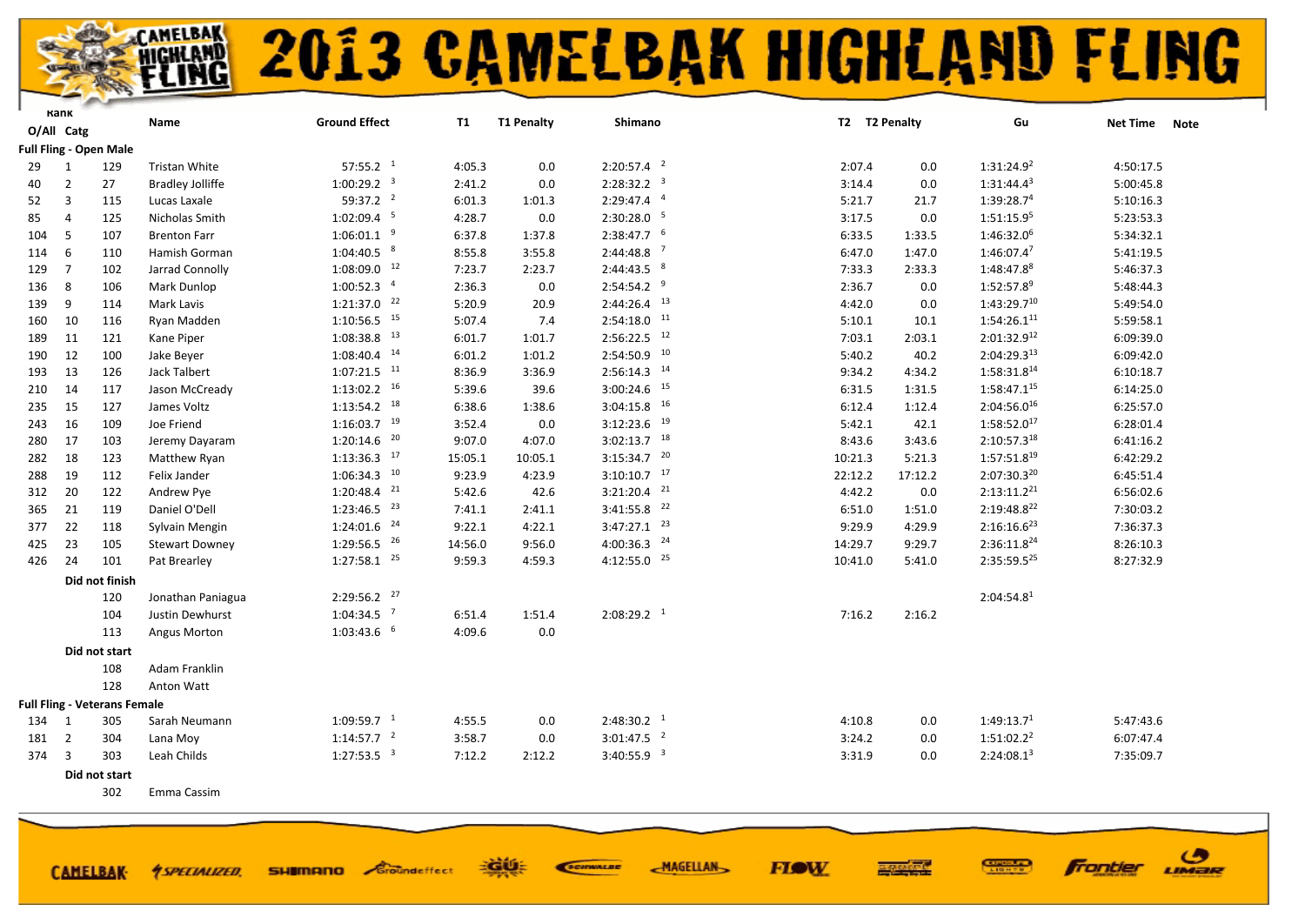

**CAMELBAK-**

*<u>ASPECIALIZED.</u>* 

## **2013 CAMELBAK HIGHLAND FLING**

**FIOW** 

ဖ

LIMER

Frantier

|     | Kank           |                                   | Name                   | <b>Ground Effect</b>      | <b>T1</b> | <b>T1 Penalty</b> | Shimano                   |        | T2 T2 Penalty | Gu                      | <b>Net Time</b> | <b>Note</b> |
|-----|----------------|-----------------------------------|------------------------|---------------------------|-----------|-------------------|---------------------------|--------|---------------|-------------------------|-----------------|-------------|
|     | O/All Catg     |                                   |                        |                           |           |                   |                           |        |               |                         |                 |             |
|     |                | <b>Full Fling - Veterans Male</b> |                        |                           |           |                   |                           |        |               |                         |                 |             |
| 16  | 1              | 159                               | Glenn Columbine        | 56:15.3 <sup>2</sup>      | 4:33.8    | 0.0               | $2:14:57.5$ <sup>1</sup>  | 6:46.2 | 1:46.2        | 1:26:46.3 <sup>2</sup>  | 4:39:45.3       |             |
| 17  | $\overline{2}$ | 288                               | Werner Van Der Merwe   | 56:18.4 $3$               | 4:27.3    | 0.0               | $2:16:03.5$ <sup>3</sup>  | 5:40.0 | 40.0          | $1:26:47.5^3$           | 4:39:49.4       |             |
| 18  | 3              | 223                               | Aaron Lakeman          | 56:19.4 4                 | 4:26.8    | 0.0               | $2:16:02.4$ <sup>2</sup>  | 5:39.2 | 39.2          | 1:26:49.1 <sup>4</sup>  | 4:39:50.1       |             |
| 19  | Δ              | 218                               | Michal Kafka           | 56:25.0 <sup>5</sup>      | 4:25.9    | 0.0               | $2:16:03.4$ <sup>4</sup>  | 5:38.6 | 38.6          | 1:26:48.15              | 4:39:55.1       |             |
| 20  | 5              | 639                               | Paris Basson           | 56:10.9 <sup>1</sup>      | 2:17.1    | 0.0               | $2:17:14.4$ <sup>5</sup>  | 1:58.8 | 0.0           | 1:30:21.46              | 4:43:46.7       |             |
| 25  | 6              | 186                               | <b>Stuart Ferguson</b> | $57:37.3$ <sup>7</sup>    | 4:41.1    | 0.0               | $2:18:19.1$ 6             | 3:59.3 | 0.0           | 1:30:53.87              | 4:46:50.2       |             |
| 27  | $\overline{7}$ | 168                               | <b>Brad Dalton</b>     | 57:27.4 6                 | 3:45.4    | 0.0               | $2:19:17.3$ <sup>7</sup>  | 4:15.1 | 0.0           | 1:30:40.88              | 4:47:25.5       |             |
| 28  | 8              | 242                               | Jarrod Moroni          | 59:15.5 11                | 3:39.2    | 0.0               | $2:20:38.5$ 8             | 3:04.4 | 0.0           | $1:28:34.0^9$           | 4:48:28.0       |             |
| 32  | 9              | 272                               | Darren Smith           | $58:31.4$ $10$            | 3:35.9    | 0.0               | 9<br>2:22:44.8            | 3:08.4 | 0.0           | 1:34:34.310             | 4:55:50.5       |             |
| 35  | 10             | 155                               | lan Chitterer          | 59:43.4 16                | 3:39.6    | 0.0               | $2:24:52.7$ 10            | 3:24.9 | 0.0           | $1:34:48.1^{11}$        | 4:59:24.2       |             |
| 36  | 11             | 158                               | James Collins          | 58:28.5 9                 | 3:06.3    | 0.0               | $2:26:27.6$ <sup>13</sup> | 5:03.4 | 3.4           | $1:34:36.5^{12}$        | 4:59:36.0       |             |
| 37  | 12             | 195                               | Christian Godyn        | 59:30.8 12                | 3:21.6    | 0.0               | $2:25:14.9$ <sup>11</sup> | 3:03.9 | 0.0           | $1:35:25.4^{13}$        | 5:00:11.1       |             |
| 39  | 13             | 274                               | Andrew Snaidero        | 59:39.8 14                | 3:18.5    | 0.0               | $2:25:09.9$ <sup>12</sup> | 3:17.5 | 0.0           | 1:35:47.114             | 5:00:36.8       |             |
| 42  | 14             | 285                               | <b>Brian Tracey</b>    | $1:00:37.6$ <sup>19</sup> | 4:30.5    | 0.0               | $2:25:49.6$ $15$          | 5:32.9 | 32.9          | $1:37:38.1^{15}$        | 5:04:38.2       |             |
| 44  | 15             | 287                               | <b>Olivier Vallee</b>  | 58:28.0 8                 | 3:11.8    | 0.0               | $2:26:38.8$ <sup>14</sup> | 5:21.4 | 21.4          | 1:39:59.716             | 5:05:27.9       |             |
| 45  | 16             | 212                               | Ben Howarth            | 59:36.0 13                | 3:17.3    | 0.0               | $2:31:08.5$ <sup>17</sup> | 2:35.8 | 0.0           | 1:35:10.7 <sup>17</sup> | 5:05:55.2       |             |
| 46  | 17             | 236                               | <b>Brad McFayden</b>   | $1:02:12.9$ $27$          | 5:18.7    | 18.7              | $2:28:57.9$ <sup>21</sup> | 4:58.7 | 0.0           | 1:35:04.618             | 5:06:34.1       |             |
| 48  | 18             | 166                               | Jarrod Crosby          | 59:39.9 15                | 2:39.7    | 0.0               | $2:31:42.4$ <sup>19</sup> | 3:02.7 | 0.0           | 1:37:08.219             | 5:08:30.5       |             |
| 53  | 19             | 211                               | Pat Howard             | $1:01:30.2$ <sup>22</sup> | 4:09.1    | 0.0               | $2:30:22.3$ $23$          | 4:08.1 | 0.0           | 1:39:05.620             | 5:10:58.1       |             |
| 54  | 20             | 260                               | George Ruzek           | $1:00:30.6$ $17$          | 2:44.9    | 0.0               | $2:30:40.3$ <sup>18</sup> | 4:25.0 | 0.0           | 1:41:08.8 <sup>22</sup> | 5:12:19.7       |             |
| 57  | 21             | 152                               | Dave Carter            | $1:01:11.9$ <sup>20</sup> | 5:05.9    | 5.9               | $2:30:23.2$ $22$          | 6:24.8 | 1:24.8        | 1:40:42.8 <sup>23</sup> | 5:13:48.6       |             |
| 58  | 22             | 247                               | Tim Nelson             | $1:02:24.5$ <sup>31</sup> | 4:45.7    | 0.0               | $2:33:12.0$ $27$          | 4:41.4 | 0.0           | 1:38:22.5 <sup>24</sup> | 5:13:59.0       |             |
| 60  | 23             | 241                               | Peter Moore            | $1:02:23.0$ 30            | 4:53.7    | 0.0               | $2:31:51.5$ <sup>25</sup> | 3:53.1 | 0.0           | 1:40:12.6 <sup>25</sup> | 5:14:27.1       |             |
| 62  | 24             | 137                               | Tim Ba                 | $1:04:28.8$ 37            | 7:16.5    | 2:16.5            | $2:35:20.1$ 34            | 4:26.4 | 0.0           | $1:33:13.0^{26}$        | 5:15:18.4       |             |
| 63  | 25             | 141                               | Jorge Baron Morris     | $1:01:53.1$ $25$          | 2:35.9    | 0.0               | 2:29:29.5 20              | 5:30.3 | 30.3          | 1:44:43.7 <sup>27</sup> | 5:16:36.6       |             |
| 69  | 26             | 162                               | Sam Coulter            | $1:03:08.2$ <sup>33</sup> | 5:38.3    | 38.3              | $2:34:52.2$ <sup>31</sup> | 4:28.2 | 0.0           | 1:40:51.5 <sup>28</sup> | 5:19:30.2       |             |
| 72  | 27             | 239                               | <b>Timmy Mills</b>     | $1:04:07.8$ 36            | 4:51.2    | 0.0               | $2:35:16.4$ 33            | 4:58.8 | 0.0           | $1:40:46.6^{29}$        | 5:20:10.8       |             |
| 73  | 28             | 280                               | Shane Taylor           | $1:00:32.3$ <sup>18</sup> | 4:03.1    | 0.0               | $2:34:27.1$ $26$          | 3:37.3 | 0.0           | $1:45:11.5^{30}$        | 5:20:10.9       |             |
| 74  | 29             | 190                               | Tim Frankcombe         | $1:02:57.5$ <sup>32</sup> | 6:34.5    | 1:34.5            | $2:32:18.3$ <sup>28</sup> | 4:12.6 | 0.0           | $1:43:26.4^{31}$        | 5:20:16.7       |             |
| 76  | 30             | 19                                | Stephen Henry          | $1:01:33.5$ <sup>23</sup> | 4:49.2    | 0.0               | $2:36:34.2$ <sup>29</sup> | 3:48.5 | 0.0           | $1:42:23.2^{32}$        | 5:20:30.9       |             |
| 81  | 31             | 295                               | Robert Wieser          | $1:02:13.2$ <sup>28</sup> | 4:38.3    | 0.0               | $2:36:07.8$ <sup>30</sup> | 2:17.7 | 0.0           | 1:44:09.833             | 5:22:30.8       |             |
| 82  | 32             | 183                               | Michael Faretta        | $1:01:16.9$ <sup>21</sup> | 3:27.3    | 0.0               | $2:32:44.3$ <sup>24</sup> | 4:22.2 | 0.0           | 1:48:56.834             | 5:22:58.0       |             |
| 91  | 33             | 217                               | Elton Judd             | $1:03:57.7$ <sup>35</sup> | 6:34.6    | 1:34.6            | $2:39:48.4$ 35            | 5:15.9 | 15.9          | 1:42:27.6 <sup>35</sup> | 5:28:04.2       |             |
| 92  | 34             | 192                               | Daniel Gardiner        | $1:09:00.3$ 60            | 3:05.5    | $0.0\,$           | $2:36:54.8$ 36            | 5:14.5 | 14.5          | 1:42:03.136             | 5:28:12.7       |             |
| 103 | 35             | 160                               | Dave Cooper            | $1:06:05.9$ <sup>42</sup> | 6:36.6    | 1:36.6            | $2:38:48.8$ 37            | 6:30.3 | 1:30.3        | $1:45:28.5^{37}$        | 5:33:30.1       |             |
| 108 | 36             | 156                               | Tom Clayton            | $1:05:39.5$ $41$          | 7:04.1    | 2:04.1            | $2:40:34.4$ $40$          | 6:18.3 | 1:18.3        | 1:47:37.538             | 5:37:13.8       |             |
| 109 | 37             | 132                               | <b>Brenton Alchin</b>  | $1:04:44.3$ <sup>38</sup> | 4:35.9    | 0.0               | 39<br>2:42:21.4           | 4:53.8 | 0.0           | 1:50:37.639             | 5:37:43.3       |             |
| 110 | 38             | 210                               | Nigel Hoschke          | $1:05:35.8$ $40$          | 6:25.6    | 1:25.6            | 2:44:28.3 44              | 6:22.7 | 1:22.7        | 1:47:32.140             | 5:40:24.5       |             |
|     |                |                                   |                        |                           |           |                   |                           |        |               |                         |                 |             |

EGUE

**SHIMANO** Groundeffect

SCIENALDE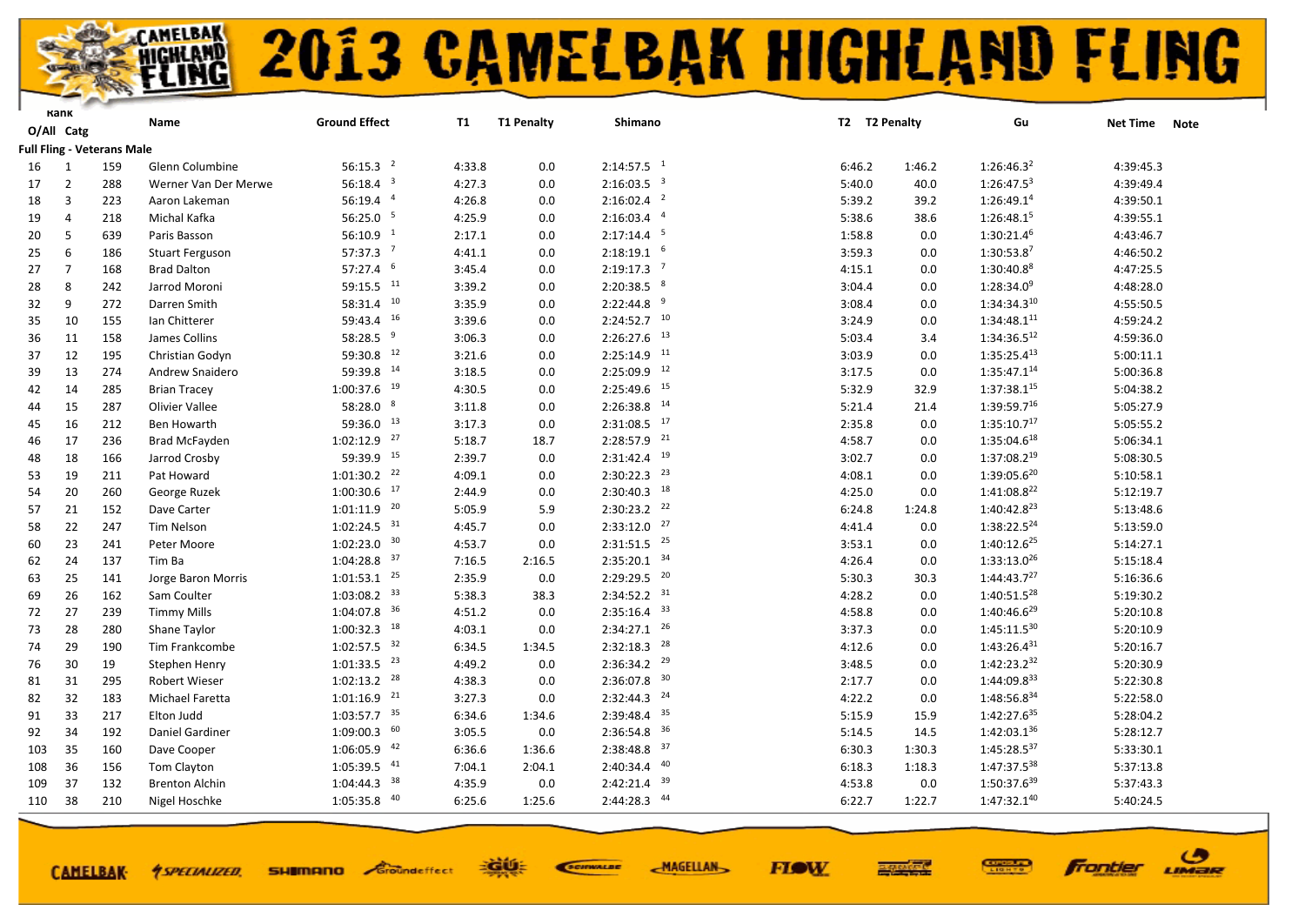

|     | Kank       |                                   | Name                    | <b>Ground Effect</b>      | <b>T1</b> | <b>T1 Penalty</b> | Shimano                   |         | T2 T2 Penalty | Gu               | <b>Net Time</b><br><b>Note</b> |
|-----|------------|-----------------------------------|-------------------------|---------------------------|-----------|-------------------|---------------------------|---------|---------------|------------------|--------------------------------|
|     | O/All Catg |                                   |                         |                           |           |                   |                           |         |               |                  |                                |
|     |            | <b>Full Fling - Veterans Male</b> |                         |                           |           |                   |                           |         |               |                  |                                |
| 111 | 39         | 146                               | Paul Broomfield         | $1:06:25.8$ $44$          | 4:56.1    | 0.0               | $2:43:48.7$ $42$          | 3:19.6  | 0.0           | $1:50:41.4^{41}$ | 5:40:55.9                      |
| 112 | 40         | 243                               | Robert Mudford          | $1:06:11.9$ $43$          | 4:16.7    | 0.0               | $2:43:33.7$ $41$          | 8:48.6  | 3:48.6        | 1:47:22.742      | 5:40:56.9                      |
| 115 | 41         | 262                               | Daniel Sammut           | $1:05:15.7$ <sup>39</sup> | 5:04.8    | 4.8               | $2:45:47.8$ <sup>43</sup> | 6:08.4  | 1:08.4        | $1:49:43.5^{43}$ | 5:42:00.2                      |
| 118 | 42         | 202                               | Luke Harris             | $1:09:16.2$ 62            | 3:59.1    | 0.0               | $2:46:20.6$ 50            | 3:25.7  | 0.0           | 1:46:54.444      | 5:42:31.2                      |
| 119 | 43         | 181                               | Sam Ervin               | $1:02:21.6$ <sup>29</sup> | 4:52.8    | 0.0               | $2:54:06.2$ <sup>52</sup> | 3:43.4  | 0.0           | 1:46:22.445      | 5:42:50.2                      |
| 124 | 44         | 138                               | Craig Bachelor          | $1:07:59.0$ 53            | 4:13.6    | 0.0               | $2:47:57.8$ 51            | 2:21.8  | 0.0           | 1:49:42.846      | 5:45:39.6                      |
| 125 | 45         | 235                               | Joshua McBride          | $1:07:30.6$ $49$          | 5:31.9    | 31.9              | 2:49:47.0 55              | 3:49.9  | 0.0           | 1:47:52.547      | 5:45:42.0                      |
| 126 | 46         | 249                               | Shane O'Connor          | $1:07:33.7$ 50            | 5:34.6    | 34.6              | $2:45:50.5$ $47$          | 3:48.9  | 0.0           | $1:51:51.4^{48}$ | 5:45:50.2                      |
| 131 | 47         | 291                               | <b>Andrew Vize</b>      | $1:08:50.0$ <sup>59</sup> | 9:47.4    | 4:47.4            | $2:43:53.5$ $53$          | 8:56.4  | 3:56.4        | $1:45:21.1^{49}$ | 5:46:48.4                      |
| 133 | 48         | 187                               | Elvio Fernandes         | $1:11:04.3$ 67            | 5:27.4    | 27.4              | $2:47:04.1$ 56            | 4:15.8  | 0.0           | 1:48:55.750      | 5:47:31.5                      |
| 137 | 49         | 147                               | Jason Brown             | $1:08:36.3$ 55            | 8:03.6    | 3:03.6            | $2:54:58.1$ <sup>71</sup> | 3:33.6  | 0.0           | $1:42:11.6^{51}$ | 5:48:49.6                      |
| 138 | 50         | 205                               | Mick Hernan             | $1:06:51.3$ $46$          | 6:54.6    | 1:54.6            | $2:49:00.2$ <sup>54</sup> | 5:56.7  | 56.7          | 1:50:52.852      | 5:49:35.6                      |
| 143 | 51         | 215                               | Ben Johnston            | $1:07:45.0$ 52            | 5:00.1    | 0.1               | 2:45:27.8 46              | 4:30.8  | 0.0           | $1:58:15.1^{53}$ | 5:51:28.0                      |
| 144 | 52         | 151                               | Karl Carter             | $1:12:02.7$ <sup>75</sup> | 5:26.0    | 26.0              | $2:49:12.2$ 60            | 5:32.0  | 32.0          | 1:49:44.854      | 5:51:57.7                      |
| 147 | 53         | 134                               | Scott Allen             | $1:10:59.9$ 66            | 5:45.6    | 45.6              | $2:51:17.5$ 63            | 5:48.4  | 48.4          | 1:49:40.155      | 5:53:31.5                      |
| 149 | 54         | 284                               | <b>Brad Townend</b>     | $1:08:19.5$ <sup>54</sup> | 6:18.7    | 1:18.7            | 48<br>2:45:25.0           | 7:34.0  | 2:34.0        | 1:56:28.456      | 5:54:05.6                      |
| 150 | 55         | 266                               | <b>Brian Seal</b>       | $1:03:49.8$ <sup>34</sup> | 3:16.2    | 0.0               | 2:42:44.9 38              | 21:59.7 | 16:59.7       | 1:50:57.457      | 5:54:31.8                      |
| 154 | 56         | 180                               | Rupert Elkington-Cole   | $1:07:34.1$ $51$          | 8:55.2    | 3:55.2            | $2:51:39.9$ 66            | 5:52.0  | 52.0          | 1:51:55.358      | 5:55:56.5                      |
| 155 | 57         | 296                               | <b>Toby Wilks</b>       | $1:10:46.1$ 64            | 4:51.1    | 0.0               | $2:51:06.0$ 61            | 3:24.5  | 0.0           | 1:54:08.159      | 5:56:00.2                      |
| 157 | 58         | 148                               | Devin Brown             | $1:11:28.1$ 69            | 6:03.5    | 1:03.5            | $2:50:36.7$ 65            | 5:17.1  | 17.1          | $1:53:38.0^{60}$ | 5:57:03.4                      |
| 158 | 59         | 225                               | Kelvin Little           | $1:14:14.2$ <sup>79</sup> | 5:00.7    | 0.7               | $2:52:21.4$ <sup>70</sup> | 4:14.8  | 0.0           | 1:51:19.161      | 5:57:55.4                      |
| 159 | 60         | 204                               | <b>Brad Hawthorne</b>   | $1:14:34.2$ $81$          | 5:28.0    | 28.0              | $2:54:28.2$ <sup>73</sup> | 6:04.6  | 1:04.6        | $1:48:21.1^{62}$ | 5:58:56.1                      |
| 161 | 61         | 228                               | Joe Lyon                | $1:11:42.6$ <sup>70</sup> | 5:35.1    | 35.1              | 2:49:21.8 59              | 9:49.1  | 4:49.1        | $1:53:50.4^{63}$ | 6:00:19.0                      |
| 163 | 62         | 231                               | Niall Magee             | $1:08:45.9$ <sup>57</sup> | 6:51.7    | 1:51.7            | $2:52:17.5$ 62            | 7:48.6  | 2:48.6        | 1:55:15.364      | 6:00:59.0                      |
| 167 | 63         | 170                               | Donovan De Ligt         | $1:11:45.7$ <sup>71</sup> | 7:02.3    | 2:02.3            | $2:51:56.8$ 68            | 4:53.9  | 0.0           | $1:55:41.8^{65}$ | 6:01:26.6                      |
| 172 | 64         | 279                               | Han Strating            | $1:13:37.3$ <sup>78</sup> | 6:40.0    | 1:40.0            | $2:51:46.9$ <sup>72</sup> | 5:24.2  | 24.2          | 1:55:45.766      | 6:03:14.1                      |
| 173 | 65         | 267                               | Chris Seale             | $1:10:04.9$ 63            | 4:49.7    | 0.0               | $2:53:02.3$ 64            | 6:17.1  | 1:17.1        | 1:59:08.067      | 6:03:32.3                      |
| 174 | 66         | 276                               | <b>Dominic Stammers</b> | $1:10:48.5$ 65            | 6:34.6    | 1:34.6            | $2:50:54.7$ 67            | 6:57.7  | 1:57.7        | 1:59:51.668      | 6:05:07.1                      |
| 188 | 67         | 175                               | David Doutty            | $1:16:49.0$ $90$          | 6:07.9    | 1:07.9            | $2:56:34.6$ <sup>78</sup> | 5:03.9  | 3.9           | 1:54:39.469      | 6:09:14.8                      |
| 194 | 68         | 281                               | Chris Taylor            | $1:09:11.4$ <sup>61</sup> | 4:18.6    | 0.0               | $2:57:01.7$ 69            | 6:25.3  | 1:25.3        | $2:02:45.3^{70}$ | 6:10:23.7                      |
| 197 | 69         | 278                               | <b>Tim Stevenson</b>    | 95<br>1:18:00.1           | 5:47.4    | 47.4              | 80<br>2:58:08.6           | 6:43.4  | 1:43.4        | $1:51:55.0^{71}$ | 6:10:34.5                      |
| 201 | 70         | 222                               | Martin Kudlik           | $1:16:20.3$ 88            | 8:25.4    | 3:25.4            | $2:58:41.5$ $84$          | 8:13.8  | 3:13.8        | $1:51:14.1^{72}$ | 6:12:55.1                      |
| 203 | 71         | 139                               | Nathan Baird            | $1:11:59.7$ <sup>74</sup> | 8:17.5    | 3:17.5            | $2:54:36.2$ <sup>75</sup> | 9:10.4  | 4:10.4        | $1:59:33.9^{73}$ | 6:13:37.7                      |
| 207 | 72         | 251                               | Gareth Parker           | 1:19:29.9 104             | 3:49.8    | 0.0               | $2:55:38.2$ 79            | 6:54.1  | 1:54.1        | 1:57:09.674      | 6:14:11.8                      |
| 209 | 73         | 221                               | <b>Brad Knapp</b>       | $1:13:05.3$ $77$          | 6:52.7    | 1:52.7            | $3:02:18.8$ $^{\,81}$     | 6:04.9  | 1:04.9        | $1:55:55.4^{75}$ | 6:14:17.1                      |
| 213 | 74         | 207                               | Shane Hiscock           | $1:19:21.1$ $102$         | 5:54.7    | 54.7              | $3:01:38.7$ 90            | 6:26.0  | 1:26.0        | 1:51:37.676      | 6:14:58.1                      |
| 218 | 75         | 255                               | Rodney Rae              | 72<br>1:11:51.0           | 7:27.2    | 2:27.2            | $2:55:25.5$ <sup>74</sup> | 13:01.1 | 8:01.1        | 2:00:28.777      | 6:18:13.5                      |
| 224 | 76         | 283                               | Corey Tonkin            | $1:14:44.6$ $82$          | 6:01.1    | 1:01.1            | $3:05:52.5$ $89$          | 5:27.9  | 27.9          | 1:58:48.478      | 6:20:54.5                      |
|     |            |                                   |                         |                           |           |                   |                           |         |               |                  |                                |

**CAMELBAK-**

*<u>ASPECIALIZED.</u>* 

**SHIMANO** Groundeffect

EGUE SCIENALDE **MAGELLAN** 

**FIOW** 



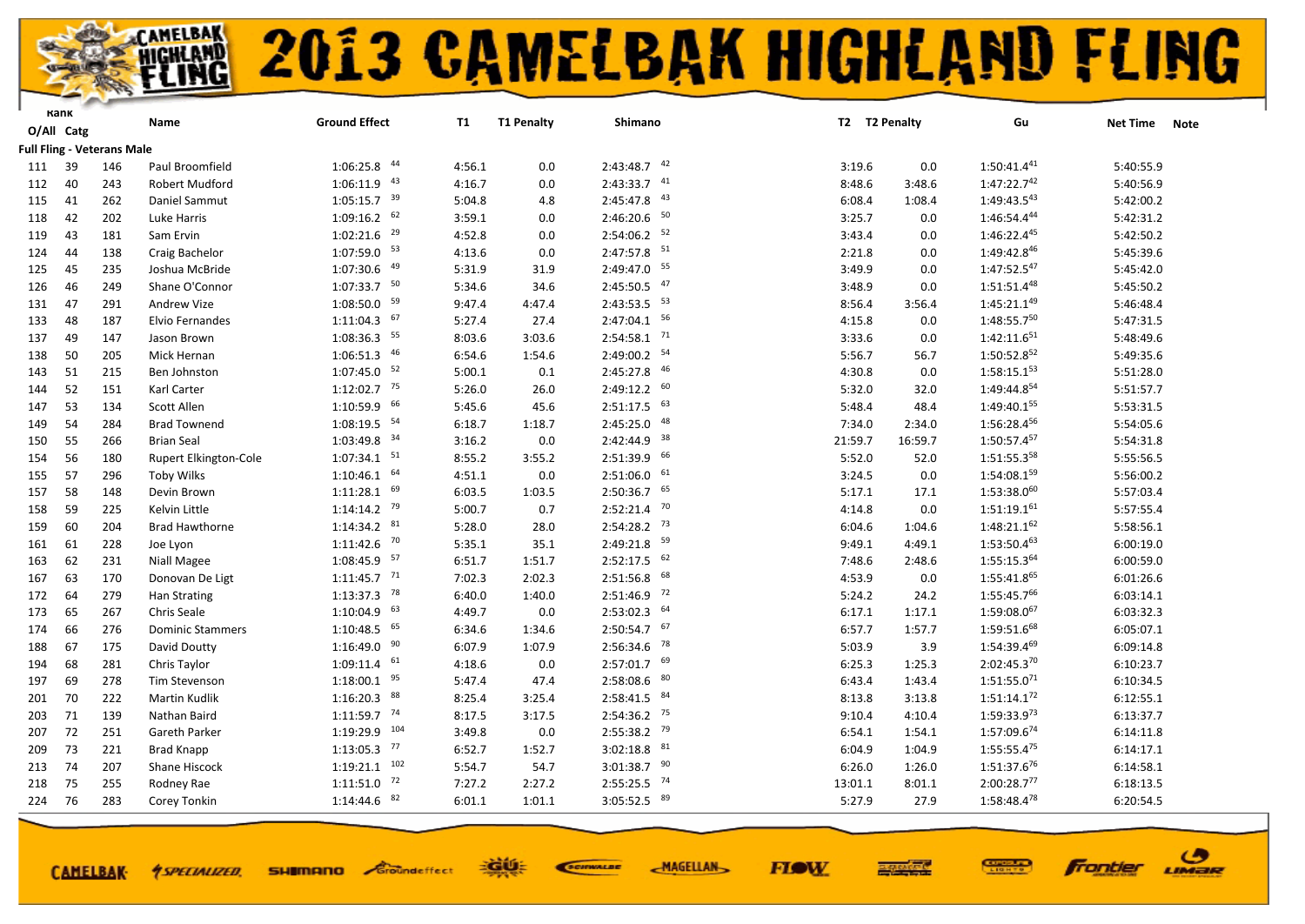

|     | капк       |                                   | Name                     | <b>Ground Effect</b>       | T1      | <b>T1 Penalty</b> | Shimano                   | T2 T2 Penalty |         | Gu                       | <b>Net Time</b> |             |
|-----|------------|-----------------------------------|--------------------------|----------------------------|---------|-------------------|---------------------------|---------------|---------|--------------------------|-----------------|-------------|
|     | O/All Catg |                                   |                          |                            |         |                   |                           |               |         |                          |                 | <b>Note</b> |
|     |            | <b>Full Fling - Veterans Male</b> |                          |                            |         |                   |                           |               |         |                          |                 |             |
| 225 | 77         | 246                               | Ray Neill                | $1:02:05.1$ <sup>26</sup>  | 5:00.2  | 0.2               | $2:25:55.0$ $16$          | 5:02.5        | 2.5     | $2:53:21.9^{79}$         | 6:21:24.7       |             |
| 228 | 78         | 286                               | Jasper Vallance          | $1:18:23.0$ 97             | 5:52.1  | 52.1              | 82<br>2:58:45.8           | 11:37.7       | 6:37.7  | 1:57:38.880              | 6:22:17.4       |             |
| 232 | 79         | 664                               | Joe Bramwell-Smith       | $1:15:25.6$ 83             | 8:10.6  | 3:10.6            | $3:01:43.4$ $85$          | 9:10.4        | 4:10.4  | $1:59:27.0^{81}$         | 6:23:57.0       |             |
| 233 | 80         | 240                               | Paul Monk                | $1:11:52.1$ <sup>73</sup>  | 7:20.1  | 2:20.1            | $3:07:24.7$ 88            | 6:33.1        | 1:33.1  | 2:01:46.882              | 6:24:56.8       |             |
| 236 | 81         | 233                               | <b>Michael Mannile</b>   | $1:16:02.9$ 86             | 5:29.5  | 29.5              | $3:04:52.2$ 87            | 5:18.9        | 18.9    | 2:04:28.383              | 6:26:11.8       |             |
| 237 | 82         | 200                               | Con Haridi               | $1:15:57.3$ 85             | 7:37.5  | 2:37.5            | $3:07:55.9$ <sup>91</sup> | 7:50.4        | 2:50.4  | 1:57:07.484              | 6:26:28.5       |             |
| 248 | 83         | 189                               | Andrew Fountain          | $1:17:49.5$ <sup>94</sup>  | 3:05.9  | 0.0               | 86<br>3:03:17.6           | 4:56.4        | 0.0     | 2:09:22.285              | 6:30:29.3       |             |
| 254 | 84         | 250                               | James O'Reilly           | 1:08:44.0 56               | 8:24.9  | 3:24.9            | $2:58:47.8$ <sup>76</sup> | 14:14.7       | 9:14.7  | 2:10:59.286              | 6:31:10.6       |             |
| 262 | 85         | 143                               | John Bentley             | $1:15:27.3$ $84$           | 4:34.0  | 0.0               | 93<br>3:14:58.4           | 9:37.4        | 4:37.4  | $1:59:11.1^{87}$         | 6:34:14.2       |             |
| 265 | 86         | 269                               | Ben Sinclair             | $1:24:15.5$ <sup>117</sup> | 13:26.9 | 8:26.9            | 98<br>3:02:48.3           | 3:49.7        | 0.0     | 1:59:09.188              | 6:34:39.8       |             |
| 266 | 87         | 219                               | Jack Kesby               | $1:18:17.0$ 96             | 5:14.3  | 14.3              | $3:12:22.7$ 95            | 10:12.9       | 5:12.9  | 1:59:15.289              | 6:35:22.1       |             |
| 268 | 88         | 268                               | Eric Sharpham            | $1:06:29.5$ $45$           | 8:50.3  | 3:50.3            | 83<br>3:07:53.9           | 21:47.3       | 16:47.3 | 2:00:37.890              | 6:35:38.8       |             |
| 270 | 89         | 270                               | Luke Singleton           | $1:17:07.3$ 91             | 4:12.6  | 0.0               | 92<br>3:11:13.6           | 5:42.7        | 42.7    | $2:07:05.5^{91}$         | 6:36:09.1       |             |
| 276 | 90         | 224                               | <b>Brett Leonard</b>     | $1:20:16.3$ <sup>106</sup> | 4:50.1  | 0.0               | 100<br>3:16:23.6          | 5:25.5        | 25.5    | $2:00:48.0^{92}$         | 6:37:53.4       |             |
| 278 | 91         | 161                               | Oliver Coovre            | $1:19:04.4$ 100            | 6:50.1  | 1:50.1            | 96<br>3:10:36.4           | 10:22.6       | 5:22.6  | 2:02:49.193              | 6:39:42.6       |             |
| 279 | 92         | 258                               | <b>Michael Rogers</b>    | 89<br>1:16:31.4            | 7:00.4  | 2:00.4            | $3:12:14.3$ $94$          | 12:18.6       | 7:18.6  | $2:02:31.4^{94}$         | 6:40:36.1       |             |
| 284 | 93         | 259                               | Sean Rowan               | $1:23:03.5$ $112$          | 3:21.5  | 0.0               | $3:18:03.9$ 101           | 2:14.5        | 0.0     | 2:02:34.695              | 6:43:42.0       |             |
| 287 | 94         | 191                               | Nick Gaffney             | 58<br>1:08:48.6            | 3:22.1  | 0.0               | 58<br>2:52:26.8           | 10:18.4       | 5:18.4  | 2:38:39.5%               | 6:45:13.3       |             |
| 293 | 95         | 185                               | Chris Ferguson           | $1:07:20.0$ $48$           | 4:49.0  | 0.0               | $2:52:12.5$ 57            | 10:32.1       | 5:32.1  | 2:42:06.397              | 6:47:10.9       |             |
| 306 | 96         | 277                               | <b>Justin Steel</b>      | 98<br>1:18:23.9            | 6:36.8  | 1:36.8            | $3:14:22.4$ $97$          | 8:56.8        | 3:56.8  | $2:14:38.9^{98}$         | 6:52:58.8       |             |
| 309 | 97         | 150                               | Tim Carr                 | $1:25:19.0$ 122            | 10:09.3 | 5:09.3            | $3:15:34.7$ 104           | 8:48.2        | 3:48.2  | 2:04:12.699              | 6:54:03.8       |             |
| 311 | 98         | 253                               | <b>Anton Planting</b>    | $1:22:27.6$ $110$          | 7:02.3  | 2:02.3            | 102<br>3:19:08.8          | 8:32.3        | 3:32.3  | $2:08:24.3^{100}$        | 6:55:35.3       |             |
| 319 | 99         | 216                               | Jonathan Jones           | $1:20:20.8$ 107            | 7:39.5  | 2:39.5            | $3:22:41.7$ 103           | 7:03.8        | 2:03.8  | 2:13:58.8101             | 7:01:44.6       |             |
| 325 | 100        | 275                               | Jason Stafford           | 92<br>1:17:36.6            | 3:35.4  | 0.0               | 109<br>3:36:23.9          | 2:32.8        | 0.0     | $2:11:30.6^{102}$        | 7:05:31.1       |             |
| 328 | 101        | 227                               | <b>Trystan Loades</b>    | $1:12:58.1$ <sup>76</sup>  | 4:34.7  | 0.0               | $3:23:34.1$ 99            | 9:19.4        | 4:19.4  | 2:26:02.3103             | 7:06:53.9       |             |
| 329 | 102        | 238                               | Niko Milanovic           | 80<br>1:14:20.0            | 6:36.5  | 1:36.5            | 106<br>3:32:50.3          | 13:15.3       | 8:15.3  | 2:11:17.9104             | 7:08:20.0       |             |
| 330 | 103        | 199                               | <b>Todd Hammond</b>      | $1:26:54.2$ <sup>127</sup> | 13:48.3 | 8:48.3            | $3:24:19.3$ 112           | 6:20.3        | 1:20.3  | 2:07:51.9105             | 7:09:14.0       |             |
| 331 | 104        | 201                               | <b>Steven Harris</b>     | $1:19:27.6$ $103$          | 7:08.3  | 2:08.3            | $3:28:22.2$ 107           | 10:08.3       | 5:08.3  | $2:14:36.8^{106}$        | 7:09:43.2       |             |
| 333 | 105        | 36                                | James Stokes             | 123<br>1:25:54.6           | 5:40.9  | 40.9              | 111<br>3:28:21.6          | 12:59.4       | 7:59.4  | 2:07:35.3107             | 7:10:31.8       |             |
| 334 | 106        | 193                               | Simon Gaudin             | $1:24:03.8$ <sup>114</sup> | 11:56.5 | 6:56.5            | 113<br>3:29:45.8          | 13:25.4       | 8:25.4  | $2:01:31.6^{108}$        | 7:10:43.1       |             |
| 336 | 107        | 294                               | <b>Brent Whiteman</b>    | 68<br>1:11:26.5            | 5:22.7  | 22.7              | 77<br>2:59:56.4           | 7:22.6        | 2:22.6  | $2:58:25.0^{109}$        | 7:12:33.2       |             |
| 339 | 108        | 213                               | Paddy Howlett            | $1:19:40.2$ 105            | 6:15.7  | 1:15.7            | $3:33:19.0$ 110           | 9:19.4        | 4:19.4  | $2:16:30.1^{110}$        | 7:15:04.4       |             |
| 353 | 109        | 177                               | Michael Dylewski         | 93<br>1:17:36.9            | 8:41.6  | 3:41.6            | 116<br>3:42:54.8          | 10:42.2       | 5:42.2  | $2:12:19.4^{111}$        | 7:22:14.9       |             |
| 358 | 110        | 263                               | Stijn Sampermans         | $1:27:41.3$ $128$          | 13:25.9 | 8:25.9            | $3:27:14.1$ 115           | 17:45.9       | 12:45.9 | 2:07:59.2112             | 7:24:06.4       |             |
| 361 | 111        | 174                               | Kevin Donnelly           | $1:25:12.8$ <sup>119</sup> | 15:35.9 | 10:35.9           | 120<br>3:33:50.8          | 12:48.5       | 7:48.5  | 2:08:44.6 <sup>113</sup> | 7:26:12.6       |             |
| 363 | 112        | 293                               | Colin Whitehead          | 1:24:30.9 118              | 6:13.6  | 1:13.6            | $3:37:24.2$ 114           | 7:02.5        | 2:02.5  | 2:24:05.8114             | 7:29:17.0       |             |
| 369 | 113        | 197                               | lan Grant                | $1:24:07.5$ <sup>115</sup> | 8:08.0  | 3:08.0            | 118<br>3:40:50.0          | 13:09.9       | 8:09.9  | $2:15:04.9^{115}$        | 7:31:20.3       |             |
| 375 | 114        | 176                               | Jonathan Dreyfus-Schmidt | 1:27:42.6 129              | 13:22.6 | 8:22.6            | $3:37:40.5$ 124           | 11:59.6       | 6:59.6  | 2:14:28.8116             | 7:35:14.1       |             |
|     |            |                                   |                          |                            |         |                   |                           |               |         |                          |                 |             |



EGUE SCIENALDE

**FIOW MAGELLAN** 



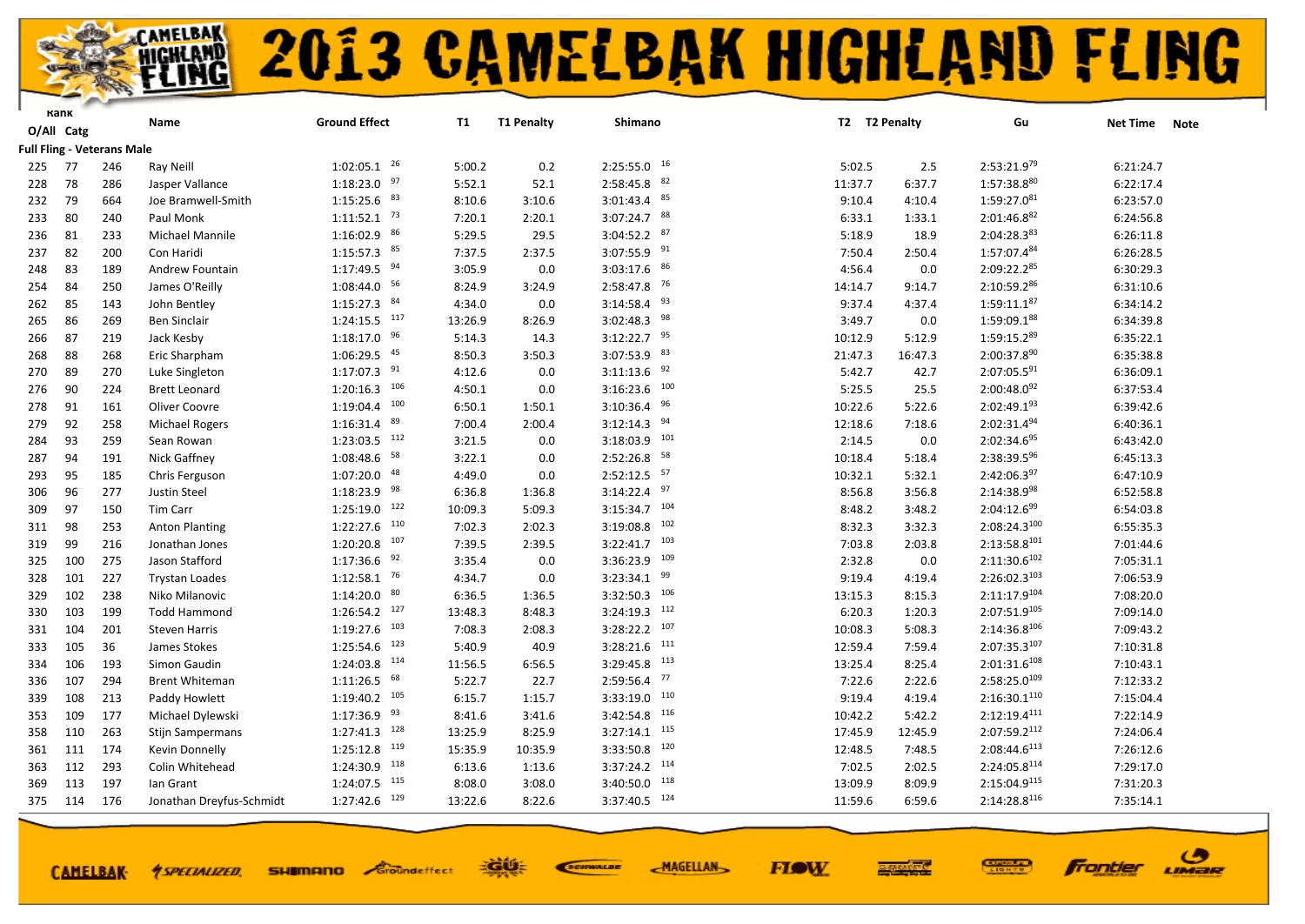#### **AMELBAK**<br>HIGHLAMD **2013 CAMELBAK HIGHLAND FLING**

**FIOW** 

ဖ

LIMER

**frontier** 

|     | Kank       |                                   | Name                    | <b>Ground Effect</b>       | <b>T1</b> | <b>T1 Penalty</b> | Shimano                    | T2 T2 Penalty |         | Gu                       | <b>Net Time</b> | <b>Note</b> |
|-----|------------|-----------------------------------|-------------------------|----------------------------|-----------|-------------------|----------------------------|---------------|---------|--------------------------|-----------------|-------------|
|     | O/All Catg |                                   |                         |                            |           |                   |                            |               |         |                          |                 |             |
|     |            | <b>Full Fling - Veterans Male</b> |                         |                            |           |                   |                            |               |         |                          |                 |             |
| 383 | 115        | 198                               | Carlos Gray             | $1:25:17.6$ <sup>121</sup> | 16:52.3   | 11:52.3           | $3:34:51.0$ $122$          | 10:07.2       | 5:07.2  | 2:25:52.4 <sup>117</sup> | 7:43:00.5       |             |
| 384 | 116        | 282                               | Lee Thorpe              | $1:26:26.5$ 125            | 6:00.5    | 1:00.5            | $3:48:19.8$ <sup>125</sup> | 14:42.0       | 9:42.0  | 2:18:05.9118             | 7:43:34.7       |             |
| 385 | 117        | 229                               | Matt Lyon               | $1:19:06.1$ $101$          | 7:47.3    | 2:47.3            | $3:46:04.9$ 117            | 11:46.4       | 6:46.4  | 2:31:18.1 <sup>119</sup> | 7:46:02.8       |             |
| 386 | 118        | 140                               | Nick Barber             | $1:22:03.5$ 109            | 11:05.7   | 6:05.7            | $3:44:27.3$ 123            | 13:18.2       | 8:18.2  | $2:25:15.6^{120}$        | 7:46:10.3       |             |
| 390 | 119        | 237                               | Warren McKenzie         | $1:24:15.2$ <sup>116</sup> | 6:59.1    | 1:59.1            | $3:25:49.6$ 108            | 13:48.0       | 8:48.0  | 2:47:13.2 <sup>121</sup> | 7:48:05.1       |             |
| 396 | 120        | 220                               | Philip Kirkland         | $1:23:15.4$ $113$          | 11:21.7   | 6:21.7            | $3:39:59.0$ 119            | 26:30.0       | 21:30.0 | 2:21:52.0122             | 7:52:58.1       |             |
| 399 | 121        | 144                               | James Blair             | $1:31:12.6$ $133$          | 10:46.2   | 5:46.2            | $4:07:01.3$ $133$          | 7:40.3        | 2:40.3  | $2:09:00.7^{123}$        | 7:55:41.1       |             |
| 400 | 122        | 157                               | Ben Cole                | $1:32:22.5$ $137$          | 4:38.7    | 0.0               | $3:55:35.2$ 128            | 5:09.0        | 9.0     | 2:29:37.3124             | 7:57:44.0       |             |
| 401 | 123        | 165                               | <b>Richard Craig</b>    | $1:21:54.1$ <sup>108</sup> | 5:31.0    | 31.0              | $3:49:24.6$ <sup>121</sup> | 5:24.8        | 24.8    | $2:46:16.6^{125}$        | 7:58:31.1       |             |
| 421 | 124        | 226                               | Hamish Little           | $1:37:12.4$ $142$          | 8:44.7    | 3:44.7            | $3:47:55.7$ 130            | 16:49.6       | 11:49.6 | 2:41:29.4126             | 8:22:11.8       |             |
| 422 | 125        | 169                               | <b>Andrew Davis</b>     | $1:26:25.0$ $124$          | 5:49.4    | 49.4              | $4:00:48.9$ <sup>129</sup> | 10:58.7       | 5:58.7  | 2:50:17.6 <sup>127</sup> | 8:24:19.6       |             |
| 423 | 126        | 261                               | Adam Saddington         | $1:27:51.2$ <sup>130</sup> | 6:34.5    | 1:34.5            | 132<br>4:09:03.6           | 6:54.8        | 1:54.8  | 2:44:42.8 <sup>128</sup> | 8:25:06.9       |             |
| 424 | 127        | 149                               | Angus Cameron           | 1:29:49.5 131              | 17:45.3   | 12:45.3           | $3:46:55.8$ 131            | 22:29.1       | 17:29.1 | 2:38:40.5129             | 8:25:40.2       |             |
| 431 | 128        | 209                               | Angus Hooke             | $1:31:20.2$ $134$          | 10:47.9   | 5:47.9            | $4:23:05.0$ $136$          | 14:26.6       | 9:26.6  | 2:37:50.8130             | 8:47:30.5       |             |
| 435 | 129        | 301                               | Matt Woodman            | $1:32:17.5$ $136$          | 19:23.2   | 14:23.2           | 4:12:22.9 134              | 19:22.6       | 14:22.6 | 2:43:48.6131             | 8:57:14.8       |             |
| 437 | 130        | 208                               | James Hooke             | $1:31:23.7$ $135$          | 10:43.9   | 5:43.9            | $4:23:05.0$ $135$          | 14:19.9       | 9:19.9  | 2:50:50.9 <sup>132</sup> | 9:00:23.4       |             |
| 440 | 131        | 297                               | Peter Willett           | $1:32:23.0$ $138$          | 18:50.0   | 13:50.0           | $4:23:31.3$ $138$          | 13:26.7       | 8:26.7  | 2:55:41.6 <sup>133</sup> | 9:13:52.6       |             |
| 443 | 132        | 154                               | <b>Billy Chan</b>       | $1:34:33.6$ $139$          | 23:12.8   | 18:12.8           | $4:21:30.7$ 139            | 16:08.3       | 11:08.3 | 2:53:40.0134             | 9:19:05.4       |             |
| 444 | 133        | 300                               | Daniel Wong             | $1:35:26.8$ 141            | 14:29.0   | 9:29.0            | $4:35:28.1$ $140$          | 12:03.1       | 7:03.1  | 2:53:14.6 <sup>135</sup> | 9:20:41.6       |             |
|     |            | Did not finish                    |                         |                            |           |                   |                            |               |         |                          |                 |             |
|     |            | 133                               | Benjamin Alexander      | $1:51:47.1$ $146$          |           |                   |                            |               |         | $3:19:18.9^{21}$         |                 |             |
|     |            | 206                               | Patrick Hills           | $1:26:51.9$ 126            |           |                   |                            |               |         | 2:12:48.3 <sup>1</sup>   |                 |             |
|     |            | 182                               | Nathan Fallowfield      | $1:31:03.2$ $132$          | 10:59.5   | 5:59.5            | $3:49:07.7$ 127            | 18:31.6       | 13:31.6 |                          |                 |             |
|     |            | 254                               | Nick Pryke              | $1:39:51.7$ <sup>144</sup> | 23:16.8   | 18:16.8           | $4:10:58.9$ $137$          | 2:37.1        | 0.0     |                          |                 |             |
|     |            | 172                               | Chad Dobbs              | $1:25:14.5$ 120            | 6:21.9    | 1:21.9            | $2:25:04.5$ $45$           |               |         |                          |                 |             |
|     |            | 234                               | Ben May                 | $1:01:45.4$ <sup>24</sup>  | 3:44.1    | 0.0               | $2:37:21.5$ $32$           |               |         |                          |                 |             |
|     |            | 178                               | Owen Earl               | $1:07:13.1$ $47$           | 3:06.3    | 0.0               | $2:48:20.3$ $49$           |               |         |                          |                 |             |
|     |            | 257                               | Lincoln Robinson        | $1:16:18.3$ $87$           | 8:15.4    | 3:15.4            | $3:28:08.2$ 105            |               |         |                          |                 |             |
|     |            | 136                               | <b>Alexander Austin</b> | $1:35:05.5$ $140$          | 5:07.4    | 7.4               | $3:48:04.8$ <sup>126</sup> |               |         |                          |                 |             |
|     |            | 173                               | Luke Domanski           | $1:39:57.0$ $145$          | 24:24.1   | 19:24.1           | $5:12:16.8$ <sup>141</sup> |               |         |                          |                 |             |
|     |            | 179                               | Ryan Edwards            | $1:18:38.3$ <sup>99</sup>  |           |                   |                            |               |         |                          |                 |             |
|     |            | 290                               | Jo Venter               | 1:22:36.9 111              |           |                   |                            |               |         |                          |                 |             |
|     |            | 292                               | David Walker            | $1:38:56.8$ $143$          |           |                   |                            |               |         |                          |                 |             |
|     |            | 142                               | Gareth Batchelor        |                            |           |                   |                            |               |         |                          |                 |             |
|     |            | Did not start                     |                         |                            |           |                   |                            |               |         |                          |                 |             |
|     |            | 135                               | Michael Andrae          |                            |           |                   |                            |               |         |                          |                 |             |
|     |            | 145                               | Kieran Boyd             |                            |           |                   |                            |               |         |                          |                 |             |
|     |            | 163                               | Robert Covino           |                            |           |                   |                            |               |         |                          |                 |             |
|     |            |                                   |                         |                            |           |                   |                            |               |         |                          |                 |             |
|     |            |                                   |                         |                            |           |                   |                            |               |         |                          |                 |             |

EGUE

**SHIMANO** Groundeffect

**CAMELBAK-**

*<u>ASPECIALIZED.</u>* 

SCIENALDE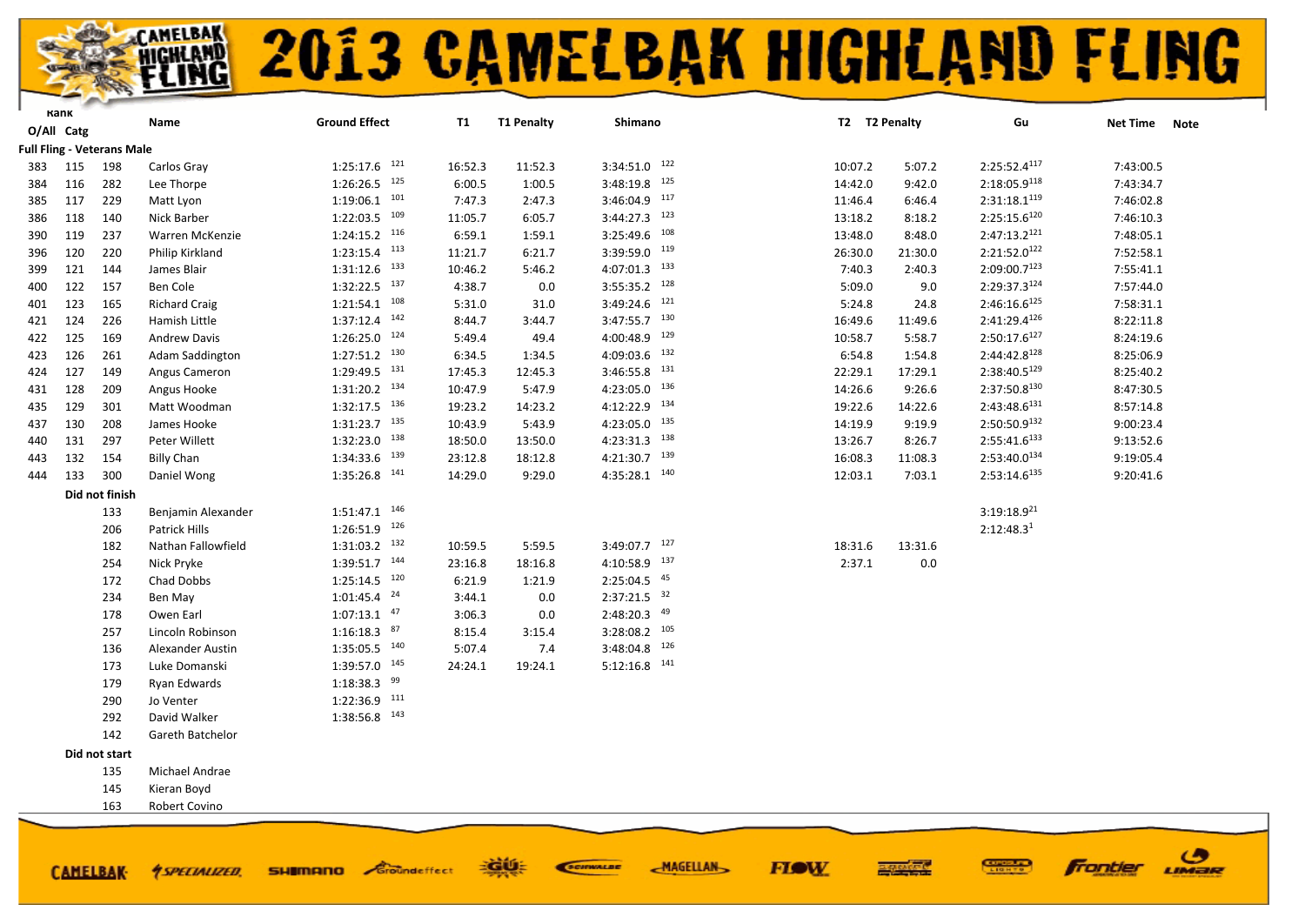

| aш | n. |
|----|----|
|----|----|

**Ground Effect T1 T1 Penalty Shimano T2 T2 Penalty Gu**

**O/All Catg Net Time Note**

#### **Full Fling - Veterans Male**

- **Did not start**
	- Brad Cox
	- Ben Curley

**Name**

- Oliver Dharma-Ratne
- Simon Finch
- Chad Glover
- Robert Gothard
- Chris Harris
- Zachary Hulm
- Wayne Dreghorn
- Gavin Maher
- Christoph Muehlheim
- Lawrence Naccarella
- Luke Nuttall
- Kris Pimpini
- Stephen Rees
- David Sauerbier
- Mark Scope
- Troy Skepper
- Phill Smith
- James Vaughan
- Steve Wilmot
- Martin Wisata

#### **Full Fling - Masters Female**

| 219 | 539 | Susie Kluth       | $1:16:50.5$ <sup>1</sup> | 5:09.4  | 9.4    | $2:58:27.5$ <sup>1</sup> | 4:27.2  | 0.0     | 2:03:33.9 <sup>1</sup> | 6:19:01.3  |
|-----|-----|-------------------|--------------------------|---------|--------|--------------------------|---------|---------|------------------------|------------|
| 251 | 541 | Julie Quinn       | $1:22:12.6$ <sup>3</sup> | 6:12.2  | 1:12.2 | $3:08:07.6$ <sup>2</sup> | 4:40.9  | 0.0     | $1:59:25.3^2$          | 6:30:57.7  |
| 321 | 536 | Amanda Cleife     | 1:22:35.7                | 4:00.4  | 0.0    | 3:15:34.7 <sup>3</sup>   | 7:27.9  | 2:27.9  | $2:22:31.9^{3}$        | 7:03:10.2  |
| 394 | 544 | Sandra Thomas     | $1:31:09.5$ $^6$         | 6:01.8  | 1:01.8 | 3:51:24.1                | 9:49.0  | 4:49.0  | 2:22:53.7 <sup>4</sup> | 7:51:18.1  |
| 398 | 546 | Michelle Williams | 1:27:47.6                | 5:29.1  | 29.1   | $3:50:40.7$ <sup>4</sup> | 7:44.7  | 2:44.7  | $2:31:19.2^5$          | 7:53:01.3  |
| 448 | 538 | Kathrvn Gilbert   | 1:55:17.7                | 13:17.4 | 8:17.4 | $5:01:08.8$ <sup>6</sup> | 18:16.4 | 13:16.4 | 3:23:39.7 <sup>6</sup> | 10:41:40.0 |

#### **Did not finish**

- 1:21:46.4 <sup>2</sup> Catherine Mackay
- **Did not start**
	- Sam Reinhardt
	- Kat Stolarski
	- Sue Thompson

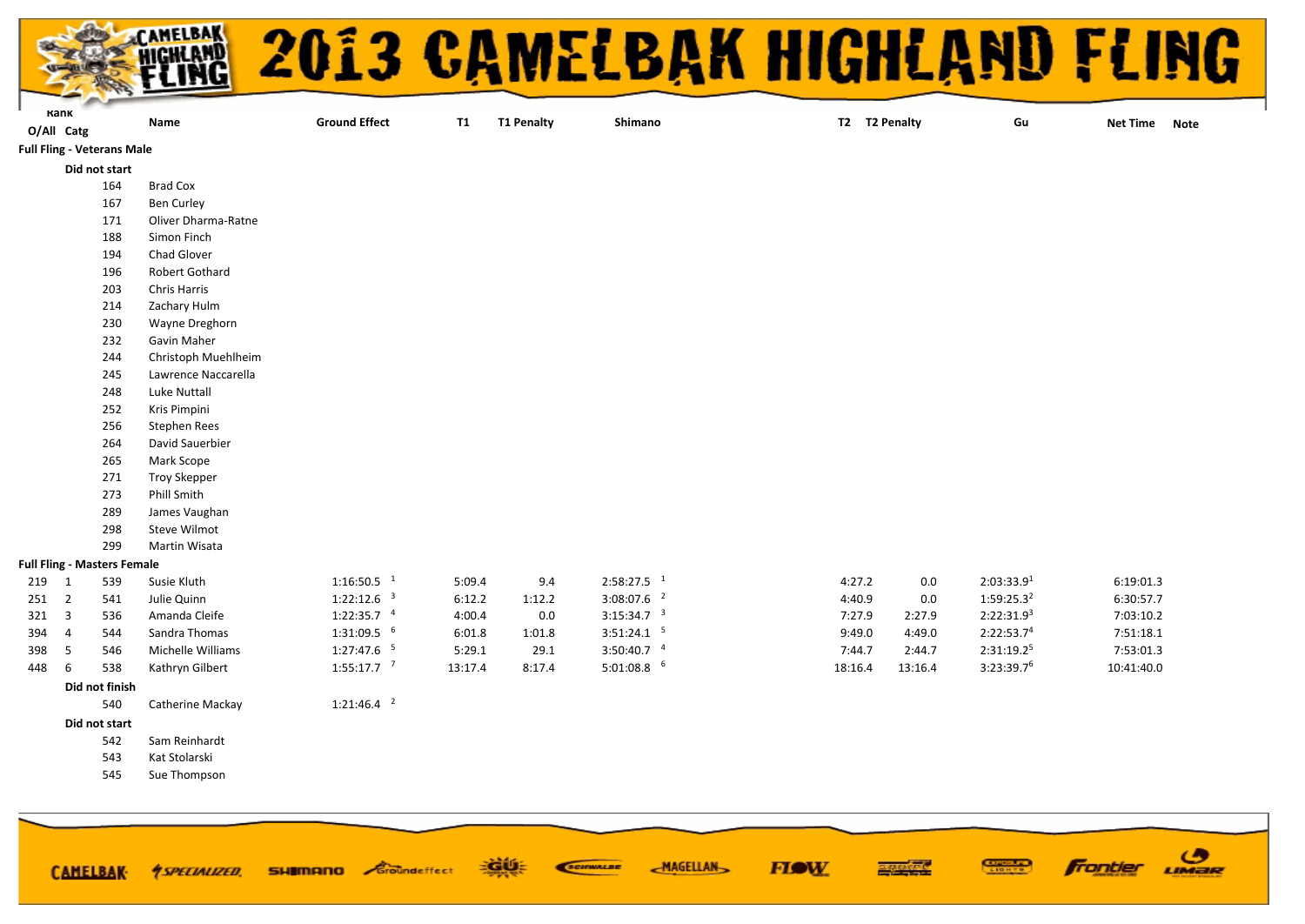

|     | Kank           |                                  | Name                   | <b>Ground Effect</b>      | T1      | <b>T1 Penalty</b> | Shimano                   | T2 T2 Penalty |        | Gu                      | <b>Net Time</b> | <b>Note</b> |
|-----|----------------|----------------------------------|------------------------|---------------------------|---------|-------------------|---------------------------|---------------|--------|-------------------------|-----------------|-------------|
|     | O/All Catg     |                                  |                        |                           |         |                   |                           |               |        |                         |                 |             |
|     |                | <b>Full Fling - Masters Male</b> |                        |                           |         |                   |                           |               |        |                         |                 |             |
| 22  | 1              | 484                              | <b>Tony Rice</b>       | $57:41.8$ <sup>2</sup>    | 4:47.5  | 0.0               | $2:18:13.8$ <sup>1</sup>  | 4:52.2        | 0.0    | 1:29:48.2 <sup>1</sup>  | 4:45:43.8       |             |
| 30  | $\overline{2}$ | 318                              | Minter Barnard         | $56:17.6$ <sup>1</sup>    | 2:55.5  | 0.0               | $2:28:56.6$ <sup>3</sup>  | 4:44.2        | 0.0    | 1:27:24.5 <sup>2</sup>  | 4:52:38.7       |             |
| 33  | 3              | 450                              | Jason Morgan           | 58:26.7 $3$               | 4:32.3  | 0.0               | $2:25:08.9$ <sup>2</sup>  | 4:42.9        | 0.0    | 1:33:37.7 <sup>3</sup>  | 4:57:13.3       |             |
| 41  | $\overline{4}$ | 365                              | Wayne Dickinson        | $1:01:56.8$ <sup>11</sup> | 3:33.2  | 0.0               | $2:27:47.5$ <sup>4</sup>  | 3:20.5        | 0.0    | 1:31:57.54              | 5:01:41.8       |             |
| 43  | 5              | 391                              | Gary Harwood           | $1:00:48.1$ <sup>9</sup>  | 4:03.1  | 0.0               | $2:29:08.4$ 5             | 5:38.9        | 38.9   | 1:34:36.75              | 5:05:12.1       |             |
| 50  | 6              | 307                              | Eric Allas             | $1:01:10.5$ <sup>10</sup> | 2:58.4  | 0.0               | $2:29:44.5$ <sup>6</sup>  | 2:05.5        | 0.0    | 1:38:58.96              | 5:09:53.9       |             |
| 56  | $\overline{7}$ | 520                              | Lincoln Thompson       | $1:04:47.8$ <sup>21</sup> | 5:35.2  | 35.2              | $2:31:16.3$ <sup>12</sup> | 4:52.8        | 0.0    | $1:36:54.4^7$           | 5:13:33.7       |             |
| 65  | 8              | 464                              | David O'Connell        | $1:04:30.0$ <sup>19</sup> | 2:56.8  | 0.0               | $2:30:40.6$ <sup>9</sup>  | 3:48.5        | 0.0    | 1:41:40.68              | 5:16:51.2       |             |
| 67  | 9              | 456                              | <b>Crawford Moules</b> | $1:04:06.3$ <sup>17</sup> | 2:41.3  | 0.0               | $2:31:56.2$ <sup>11</sup> | 2:14.2        | 0.0    | $1:42:18.0^9$           | 5:18:20.5       |             |
| 68  | 10             | 339                              | lan Bridgland          | $1:03:20.3$ $15$          | 4:12.8  | 0.0               | $2:34:00.9$ <sup>14</sup> | 3:30.9        | 0.0    | $1:41:38.2^{10}$        | 5:18:59.4       |             |
| 71  | 11             | 472                              | <b>Frank Pilling</b>   | $1:00:31.1$ <sup>5</sup>  | 4:12.1  | 0.0               | $2:33:59.8$ $8$           | 6:31.6        | 1:31.6 | $1:44:01.1^{11}$        | 5:20:03.6       |             |
| 75  | 12             | 334                              | David Bourke           | $1:05:49.3$ <sup>33</sup> | 4:35.9  | 0.0               | $2:34:20.3$ $20$          | 4:16.7        | 0.0    | $1:40:13.2^{12}$        | 5:20:22.8       |             |
| 77  | 13             | 335                              | <b>Ben Bowley</b>      | $1:00:33.2$ 6             | 12:40.3 | 7:40.3            | $2:28:51.9$ <sup>13</sup> | 4:58.3        | 0.0    | $1:43:27.5^{13}$        | 5:20:32.9       |             |
| 78  | 14             | 425                              | Michael Lander         | $1:05:12.0$ <sup>25</sup> | 6:38.4  | 1:38.4            | $2:32:40.8$ <sup>17</sup> | 5:13.0        | 13.0   | $1:41:59.5^{14}$        | 5:21:43.7       |             |
| 79  | 15             | 499                              | Rodney Sebire          | $1:02:04.6$ <sup>12</sup> | 3:59.8  | 0.0               | $2:32:20.8$ <sup>7</sup>  | 4:48.6        | 0.0    | 1:47:30.515             | 5:21:55.9       |             |
| 80  | 16             | 427                              | Dave Langley           | $1:05:28.7$ <sup>28</sup> | 4:59.0  | 0.0               | $2:34:37.3$ <sup>19</sup> | 3:15.1        | 0.0    | $1:41:51.2^{16}$        | 5:21:57.2       |             |
| 83  | 17             | 449                              | <b>Trent Moore</b>     | $1:02:07.5$ <sup>13</sup> | 3:23.8  | 0.0               | $2:33:38.8$ $10$          | 3:27.9        | 0.0    | 1:47:49.017             | 5:23:35.3       |             |
| 86  | 18             | 389                              | Morten Hansen          | $1:05:10.8$ <sup>24</sup> | 3:45.4  | 0.0               | $2:37:52.8$ <sup>24</sup> | 3:21.0        | 0.0    | $1:40:50.1^{18}$        | 5:23:53.7       |             |
| 87  | 19             | 468                              | Mark Oconnor           | $1:03:10.6$ <sup>14</sup> | 4:11.4  | 0.0               | $2:35:11.4$ 16            | 3:41.0        | 0.0    | 1:47:02.919             | 5:25:24.9       |             |
| 88  | 20             | 417                              | <b>Steve Kick</b>      | $1:04:29.4$ <sup>18</sup> | 3:46.4  | 0.0               | $2:36:34.3$ <sup>21</sup> | 4:30.0        | 0.0    | $1:44:35.7^{20}$        | 5:25:39.4       |             |
| 90  | 21             | 440                              | Andrew Matheson        | $1:04:59.0$ <sup>23</sup> | 5:12.4  | 12.4              | $2:34:34.6$ <sup>18</sup> | 5:19.2        | 19.2   | 1:47:30.7 <sup>21</sup> | 5:27:35.9       |             |
| 93  | 22             | 459                              | <b>Bruce Murphy</b>    | $1:05:18.8$ <sup>27</sup> | 4:15.7  | 0.0               | $2:37:39.2$ <sup>23</sup> | 4:45.1        | 0.0    | $1:45:28.7^{22}$        | 5:28:26.7       |             |
| 95  | 23             | 357                              | Guy Cowan              | $1:08:08.3$ $43$          | 5:21.2  | 21.2              | $2:37:57.0$ $27$          | 4:48.9        | 0.0    | $1:43:47.6^{23}$        | 5:30:14.1       |             |
| 96  | 24             | 437                              | James Malloch          | $1:06:37.8$ <sup>38</sup> | 4:43.2  | 0.0               | $2:41:59.3$ $32$          | 3:36.1        | 0.0    | $1:41:55.8^{24}$        | 5:30:32.9       |             |
| 97  | 25             | 327                              | Luke Beuchat           | 58:27.4 4                 | 3:53.6  | 0.0               | $2:39:14.8$ <sup>15</sup> | 6:37.5        | 1:37.5 | $1:51:21.3^{25}$        | 5:30:41.0       |             |
| 98  | 26             | 526                              | Peter Waldron          | $1:05:36.0$ <sup>29</sup> | 4:50.8  | 0.0               | $2:40:45.8$ <sup>26</sup> | 3:48.7        | 0.0    | $1:45:35.4^{26}$        | 5:31:57.2       |             |
| 99  | 27             | 424                              | David Lander           | $1:06:16.7$ 36            | 5:33.9  | 33.9              | $2:41:01.8$ 30            | 3:08.7        | 0.0    | $1:44:12.6^{27}$        | 5:32:05.0       |             |
| 101 | 28             | 439                              | Duncan Markham         | $1:04:35.8$ <sup>20</sup> | 5:26.1  | 26.1              | $2:41:34.7$ <sup>28</sup> | 6:15.6        | 1:15.6 | $1:44:53.2^{28}$        | 5:32:45.4       |             |
| 105 | 29             | 399                              | Bernie l'ons           | $1:11:28.6$ 69            | 3:54.7  | 0.0               | $2:37:40.3$ 33            | 3:19.1        | 0.0    | $1:45:30.6^{29}$        | 5:34:39.5       |             |
| 107 | 30             | 483                              | David Renstead         | $1:05:38.0$ 31            | 7:04.3  | 2:04.3            | $2:40:35.8$ <sup>31</sup> | 6:19.3        | 1:19.3 | $1:47:35.4^{30}$        | 5:37:12.8       |             |
| 113 | 31             | 385                              | Matt Gracie            | $1:05:45.7$ <sup>32</sup> | 4:45.3  | 0.0               | $2:45:18.2$ <sup>35</sup> | 3:54.6        | 0.0    | $1:49:56.8^{31}$        | 5:41:00.7       |             |
| 117 | 32             | 442                              | Scot McAllan           | $1:07:11.5$ $40$          | 5:00.6  | 0.6               | $2:45:38.6$ 37            | 3:27.5        | 0.0    | 1:49:18.532             | 5:42:09.2       |             |
| 121 | 33             | 638                              | <b>Tony Hewlett</b>    | $1:05:17.4$ <sup>26</sup> | 6:06.8  | 1:06.8            | $2:44:23.1$ $34$          | 6:36.5        | 1:36.5 | $1:50:49.1^{33}$        | 5:43:12.9       |             |
| 128 | 34             | 478                              | Oliver Radic           | $1:08:39.1$ $49$          | 6:08.4  | 1:08.4            | $2:45:25.5$ 39            | 6:14.8        | 1:14.8 | 1:49:38.034             | 5:46:05.8       |             |
| 130 | 35             | 321                              | Matt Bazzano           | $1:05:52.4$ 34            | 6:34.9  | 1:34.9            | $2:44:10.2$ 36            | 8:24.4        | 3:24.4 | $1:51:44.2^{35}$        | 5:46:46.1       |             |
| 132 | 36             | 313                              | Justin Ashcroft        | $1:00:40.8$ $8$           | 4:06.8  | 0.0               | $2:42:34.6$ <sup>25</sup> | 10:55.2       | 5:55.2 | 1:57:55.836             | 5:47:06.4       |             |
| 140 | 37             | 401                              | David Jackson          | $1:05:37.3$ <sup>30</sup> | 6:01.5  | 1:01.5            | $2:51:55.6$ $41$          | 7:44.2        | 2:44.2 | $1:49:00.1^{37}$        | 5:50:18.7       |             |
| 141 | 38             | 473                              | Andrew Poppett         | $1:04:58.3$ <sup>22</sup> | 14:19.4 | 9:19.4            | $2:46:00.5$ $47$          | 6:46.5        | 1:46.5 | 1:48:30.638             | 5:50:35.3       |             |
|     |                |                                  |                        |                           |         |                   |                           |               |        |                         |                 |             |

**CAMELBAK-**

**SHIMANO** Groundeffect *<u>ASPECIALIZED.</u>* 

EGUE SCIENALDE

**FIOW MAGELLAN** 



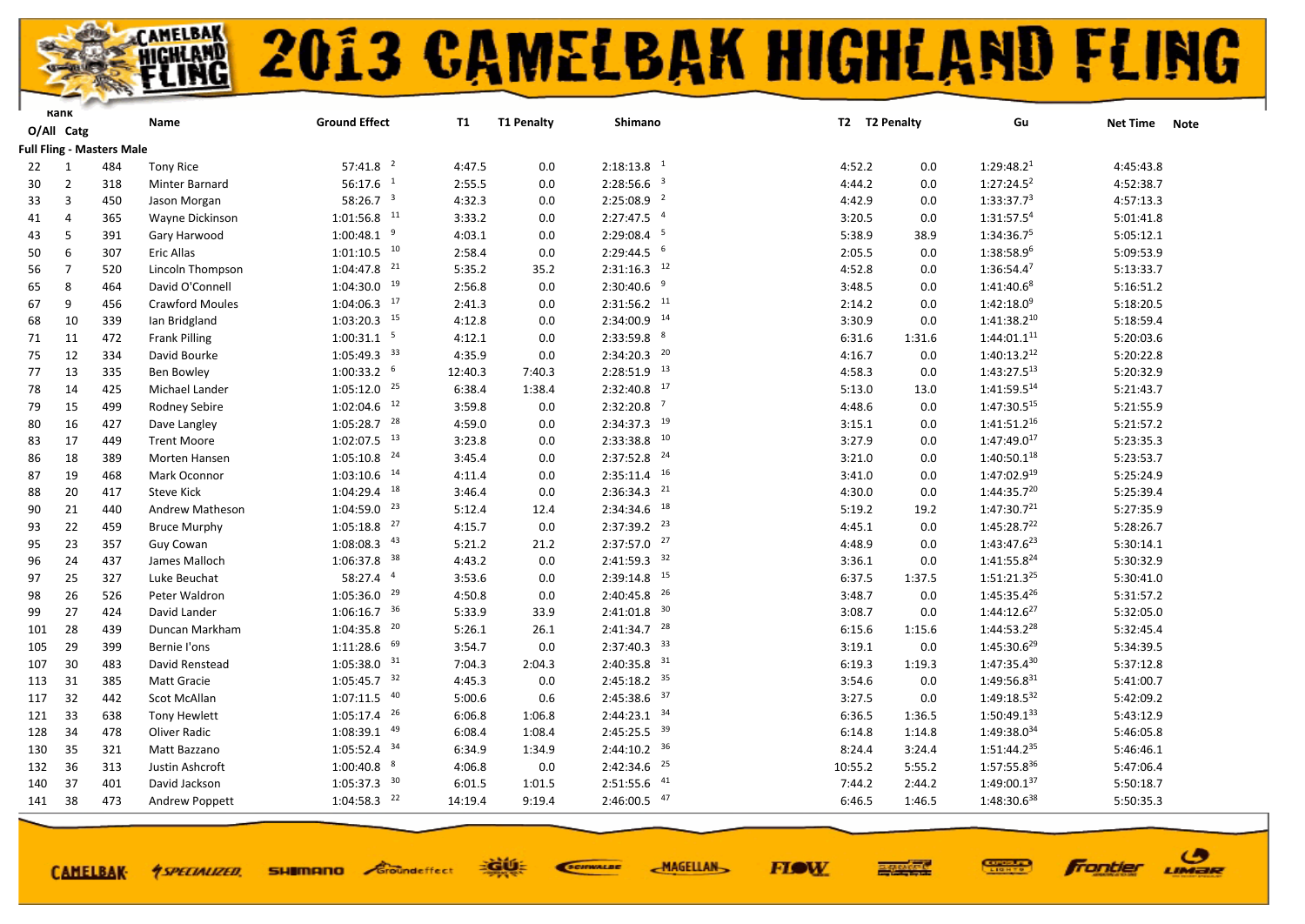

|     | Kank       |                           | Name                     | <b>Ground Effect</b>      | T1      | <b>T1 Penalty</b> | Shimano                   |         | T2 T2 Penalty | Gu                      | Net Time  | <b>Note</b> |
|-----|------------|---------------------------|--------------------------|---------------------------|---------|-------------------|---------------------------|---------|---------------|-------------------------|-----------|-------------|
|     | O/All Catg |                           |                          |                           |         |                   |                           |         |               |                         |           |             |
|     |            | Full Fling - Masters Male |                          |                           |         |                   |                           |         |               |                         |           |             |
| 142 | 39         | 422                       | Stephen Korompay         | 46<br>1:08:29.5           | 5:03.6  | 3.6               | $2:50:46.7$ $46$          | 5:02.9  | 2.9           | $1:51:13.9^{39}$        | 5:50:36.6 |             |
| 145 | 40         | 489                       | <b>Graham Robbins</b>    | 47<br>1:08:30.8           | 6:43.5  | 1:43.5            | $2:48:52.3$ $45$          | 9:05.2  | 4:05.2        | 1:49:04.540             | 5:52:16.3 |             |
| 148 | 41         | 340                       | Mark Brockwell           | 45<br>1:08:28.9           | 6:44.1  | 1:44.1            | $2:48:52.1$ $44$          | 9:06.4  | 4:06.4        | $1:50:36.4^{41}$        | 5:53:47.9 |             |
| 152 | 42         | 311                       | Craig Arms               | $1:08:54.5$ <sup>51</sup> | 8:00.9  | 3:00.9            | 2:46:37.0 40              | 8:42.1  | 3:42.1        | 1:53:02.042             | 5:55:16.5 |             |
| 153 | 43         | 382                       | Gary Geoghegan           | 42<br>1:07:29.9           | 4:19.7  | 0.0               | $2:51:21.1$ $43$          | 3:26.6  | 0.0           | 1:56:28.843             | 5:55:19.8 |             |
| 156 | 44         | 376                       | Andrew Flahive           | $1:11:23.0$ 66            | 9:53.5  | 4:53.5            | $2:47:05.0$ 51            | 6:42.6  | 1:42.6        | 1:51:08.644             | 5:56:12.7 |             |
| 162 | 45         | 491                       | John Ross                | $1:11:53.1$ <sup>73</sup> | 6:24.9  | 1:24.9            | $2:53:19.6$ 56            | 5:39.6  | 39.6          | $1:53:40.1^{45}$        | 6:00:57.3 |             |
| 165 | 46         | 359                       | Mark Croonen             | $1:05:54.9$ 35            | 5:34.2  | 34.2              | $3:06:25.5$ 69            | 5:53.4  | 53.4          | 1:47:29.946             | 6:01:17.9 |             |
| 166 | 47         | 475                       | <b>Bruce Potts</b>       | 68<br>1:11:27.8           | 5:03.2  | 3.2               | $2:57:41.9$ $61$          | 6:53.1  | 1:53.1        | $1:50:14.6^{47}$        | 6:01:20.6 |             |
| 168 | 48         | 322                       | Anton Beardmore          | 54<br>1:09:22.5           | 5:33.0  | 33.0              | $2:52:40.7$ $49$          | 7:17.7  | 2:17.7        | $1:57:35.2^{48}$        | 6:02:29.1 |             |
| 169 | 49         | 361                       | Gary Davidson            | $1:08:58.2$ <sup>52</sup> | 5:44.9  | 44.9              | 48<br>2:51:46.4           | 7:02.5  | 2:02.5        | 1:58:57.649             | 6:02:29.6 |             |
| 171 | 50         | 336                       | <b>Phillip Boxsell</b>   | $1:11:16.2$ 64            | 6:07.0  | 1:07.0            | $2:55:56.8$ 60            | 6:06.3  | 1:06.3        | 1:53:39.350             | 6:03:05.6 |             |
| 175 | 51         | 404                       | David Jarman             | $1:12:09.6$ <sup>75</sup> | 5:19.2  | 19.2              | $2:58:31.6$ 65            | 4:48.9  | 0.0           | 1:54:53.751             | 6:05:54.1 |             |
| 177 | 52         | 415                       | Matt Kenny               | $1:11:20.7$ 65            | 6:04.1  | 1:04.1            | $2:55:03.5$ 58            | 6:55.9  | 1:55.9        | $1:56:45.1^{52}$        | 6:06:09.3 |             |
| 178 | 53         | 480                       | Ed Rayner                | $1:12:34.3$ 80            | 5:10.2  | 10.2              | 2:55:09.2 59              | 6:22.3  | 1:22.3        | 1:58:08.053             | 6:07:24.0 |             |
| 179 | 54         | 345                       | Roelof Burger            | $1:10:23.3$ 56            | 6:16.3  | 1:16.3            | $2:54:33.1$ <sup>54</sup> | 6:01.3  | 1:01.3        | 2:00:27.754             | 6:07:41.7 |             |
| 180 | 55         | 367                       | <b>Richard Dodds</b>     | $1:07:09.2$ 39            | 6:38.7  | 1:38.7            | $2:38:06.2$ <sup>29</sup> | 5:03.1  | 3.1           | 2:20:46.455             | 6:07:43.6 |             |
| 183 | 56         | 528                       | Mark Ward                | 98<br>1:14:56.8           | 9:56.3  | 4:56.3            | $2:51:43.0$ 66            | 10:00.7 | 5:00.7        | 1:51:31.3 <sup>56</sup> | 6:08:08.1 |             |
| 184 | 57         | 457                       | <b>Paul Mourtos</b>      | $1:11:11.7$ 63            | 5:49.4  | 49.4              | $3:00:16.8$ 67            | 5:05.7  | 5.7           | 1:55:50.757             | 6:08:14.3 |             |
| 185 | 58         | 354                       | Mark Coleman             | 44<br>1:08:14.3           | 5:29.1  | 29.1              | $2:54:11.3$ <sup>50</sup> | 5:51.1  | 51.1          | 2:04:54.158             | 6:08:39.9 |             |
| 187 | 59         | 352                       | Andrew Christensen       | $1:13:52.8$ $90$          | 4:38.3  | 0.0               | $3:00:31.3$ <sup>72</sup> | 8:14.0  | 3:14.0        | 1:51:28.359             | 6:09:06.4 |             |
| 191 | 60         | 379                       | David Gardner            | $1:12:33.2$ <sup>79</sup> | 5:27.8  | 27.8              | $2:57:31.9$ 64            | 8:08.7  | 3:08.7        | $1:56:10.5^{60}$        | 6:09:52.1 |             |
| 192 | 61         | 306                       | <b>Garth Abell</b>       | $1:03:23.4$ 16            | 5:25.0  | 25.0              | 2:49:42.5 38              | 4:43.6  | 0.0           | 2:16:22.361             | 6:09:53.2 |             |
| 195 | 62         | 465                       | Liam O'Dea               | $1:13:04.9$ $85$          | 14:36.1 | 9:36.1            | $2:44:06.0$ $57$          | 7:01.1  | 2:01.1        | 2:01:36.662             | 6:10:24.7 |             |
| 198 | 63         | 369                       | Geoff Dunkin             | $1:13:00.8$ $84$          | 4:11.5  | 0.0               | $3:00:21.3$ <sup>70</sup> | 5:39.6  | 39.6          | 1:58:02.663             | 6:12:04.3 |             |
| 199 | 64         | 519                       | Daniel Thompson          | $1:10:07.4$ 55            | 3:20.2  | 0.0               | $2:56:19.4$ 55            | 3:51.7  | 0.0           | 2:05:59.564             | 6:12:26.3 |             |
| 200 | 65         | 411                       | Simon Kane               | 96<br>1:14:49.3           | 8:12.8  | 3:12.8            | $2:58:53.6$ $77$          | 5:05.8  | 5.8           | 1:55:28.365             | 6:12:29.8 |             |
| 202 | 66         | 461                       | Paul Newell              | $1:14:04.2$ <sup>92</sup> | 5:06.2  | 6.2               | $2:58:30.6$ 68            | 5:15.1  | 15.1          | 1:59:59.166             | 6:12:55.2 |             |
| 204 | 67         | 476                       | Steven Pryor             | 77<br>1:12:18.8           | 7:28.8  | 2:28.8            | $3:00:08.8$ <sup>74</sup> | 8:15.7  | 3:15.7        | 1:55:29.767             | 6:13:41.8 |             |
| 205 | 68         | 512                       | Duncan Stodart           | 128<br>1:21:02.8          | 5:21.4  | 21.4              | $2:57:00.2$ 80            | 6:04.9  | 1:04.9        | 1:54:22.668             | 6:13:51.9 |             |
| 208 | 69         | 408                       | Grant Johnston           | 91<br>1:13:55.5           | 5:25.7  | 25.7              | $2:59:43.3$ <sup>71</sup> | 4:28.7  | 0.0           | $2:00:10.5^{69}$        | 6:14:15.0 |             |
| 211 | 70         | 525                       | Campbell Vidgen          | $1:11:42.2$ <sup>70</sup> | 5:41.7  | 41.7              | $3:03:04.9$ <sup>76</sup> | 7:35.4  | 2:35.4        | 1:56:36.370             | 6:14:40.5 |             |
| 212 | 71         | 462                       | <b>Warrick Nicholson</b> | 88<br>1:13:48.3           | 6:49.6  | 1:49.6            | $2:59:47.2$ <sup>75</sup> | 3:28.7  | 0.0           | $1:59:32.1^{71}$        | 6:14:57.2 |             |
| 215 | 72         | 319                       | Chris Barnett            | $1:07:19.4$ $41$          | 6:46.2  | 1:46.2            | $2:54:26.4$ <sup>52</sup> | 5:18.8  | 18.8          | 2:12:05.772             | 6:15:56.5 |             |
| 216 | 73         | 413                       | Martin Keenlyside        | 67<br>1:11:23.8           | 3:53.5  | 0.0               | $3:06:32.8$ <sup>78</sup> | 3:26.0  | 0.0           | $1:58:18.5^{73}$        | 6:16:15.1 |             |
| 220 | 74         | 448                       | David Millar             | $1:11:07.6$ 62            | 6:57.0  | 1:57.0            | $2:57:28.2$ 63            | 8:43.1  | 3:43.1        | 2:05:34.374             | 6:19:50.2 |             |
| 221 | 75         | 531                       | <b>Scott Williams</b>    | $1:11:06.2$ <sup>59</sup> | 6:36.7  | 1:36.7            | $3:05:25.4$ <sup>79</sup> | 6:48.3  | 1:48.3        | 2:00:14.575             | 6:20:11.1 |             |
| 223 | 76         | 325                       | Joseph Benjamin          | $1:11:49.7$ <sup>71</sup> | 5:15.2  | 15.2              | $3:09:08.4$ 90            | 2:14.5  | 0.0           | 1:59:38.476             | 6:20:51.7 |             |
|     |            |                           |                          |                           |         |                   |                           |         |               |                         |           |             |

**CAMELBAK-**

**SHIMANO** Groundeffect *<u>ASPECIALIZED.</u>* 

EGUE SCIENALDE **MAGELLAN** 

**FIOW** 



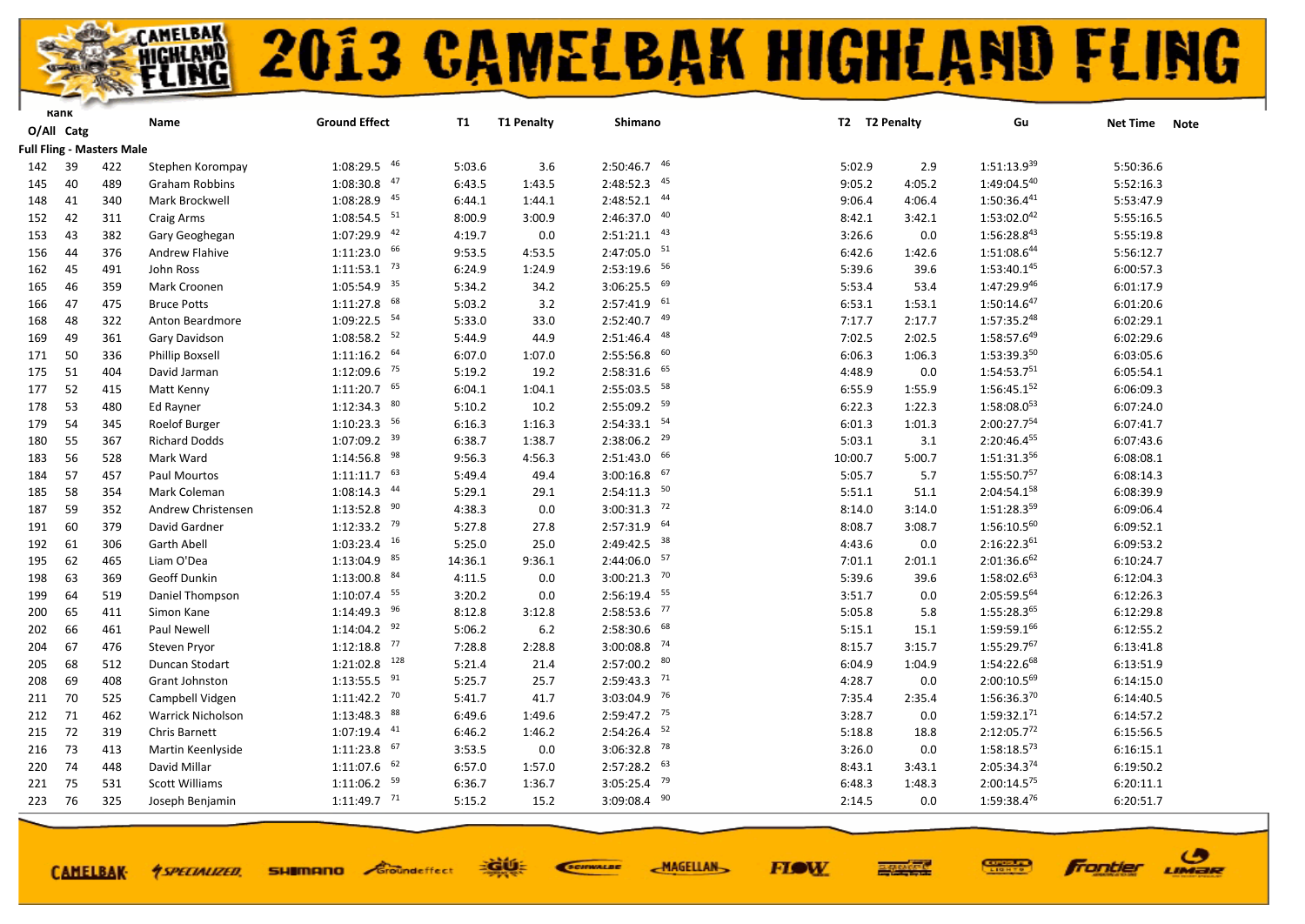

|     | Kank       |                                  | Name                   | <b>Ground Effect</b>       | <b>T1</b> | <b>T1 Penalty</b> | Shimano                   | T2 T2 Penalty |         | Gu                       | <b>Net Time</b> | <b>Note</b> |
|-----|------------|----------------------------------|------------------------|----------------------------|-----------|-------------------|---------------------------|---------------|---------|--------------------------|-----------------|-------------|
|     | O/All Catg |                                  |                        |                            |           |                   |                           |               |         |                          |                 |             |
|     |            | <b>Full Fling - Masters Male</b> |                        |                            |           |                   |                           |               |         |                          |                 |             |
| 226 | 77         | 392                              | Luke Haworth-Booth     | $1:14:53.0$ 97             | 3:53.6    | 0.0               | $3:04:46.5$ $83$          | 7:36.9        | 2:36.9  | 1:59:34.277              | 6:21:50.6       |             |
| 229 | 78         | 358                              | David Creegan          | $1:12:26.6$ <sup>78</sup>  | 9:46.1    | 4:46.1            | $3:06:23.9$ 95            | 10:42.0       | 5:42.0  | 1:53:03.578              | 6:22:22.1       |             |
| 230 | 79         | 534                              | <b>Terry Withers</b>   | $1:12:35.3$ $81$           | 10:50.2   | 5:50.2            | $3:02:15.9$ $89$          | 9:46.1        | 4:46.1  | $1:57:31.2^{79}$         | 6:22:58.7       |             |
| 234 | 80         | 407                              | Stephen Jenkins        | $1:12:10.4$ 76             | 5:58.5    | 58.5              | $3:06:05.4$ 82            | 9:24.5        | 4:24.5  | 2:02:08.480              | 6:25:47.2       |             |
| 238 | 81         | 452                              | Chris Morris           | $1:11:52.4$ <sup>72</sup>  | 5:43.3    | 43.3              | $3:07:05.0$ $84$          | 11:34.4       | 6:34.4  | $2:00:25.1^{81}$         | 6:26:40.2       |             |
| 240 | 82         | 506                              | Jason Smith            | 1:08:38.5 48               | 2:49.3    | 0.0               | $3:11:54.7$ 88            | 5:22.1        | 22.1    | 2:06:31.382              | 6:27:26.6       |             |
| 241 | 83         | 433                              | Matthew Loupis         | $1:11:02.6$ <sup>57</sup>  | 6:06.8    | 1:06.8            | $3:06:52.3$ $81$          | 14:17.5       | 9:17.5  | 1:59:38.283              | 6:27:57.4       |             |
| 242 | 84         | 438                              | <b>Michael Marion</b>  | $1:16:43.2$ 105            | 7:14.5    | 2:14.5            | 101<br>3:08:16.0          | 5:36.4        | 36.4    | 2:00:07.484              | 6:27:57.5       |             |
| 244 | 85         | 381                              | Marcus Gay             | $1:17:34.9$ <sup>110</sup> | 3:05.3    | 0.0               | 96<br>3:06:14.3           | 5:22.8        | 22.8    | $2:04:10.1^{85}$         | 6:28:22.1       |             |
| 245 | 86         | 532                              | <b>Robert Williams</b> | $1:15:30.2$ $99$           | 2:59.0    | 0.0               | $3:09:04.3$ <sup>98</sup> | 5:35.9        | 35.9    | 2:04:09.786              | 6:29:20.1       |             |
| 246 | 87         | 488                              | Alan Riley             | $1:18:00.9$ 112            | 6:00.1    | 1:00.1            | $3:05:52.9$ <sup>99</sup> | 9:08.8        | 4:08.8  | 2:00:50.987              | 6:29:53.6       |             |
| 247 | 88         | 511                              | Setten Stephenson      | $1:16:19.7$ <sup>104</sup> | 4:36.9    | 0.0               | $3:05:39.5$ <sup>93</sup> | 5:19.1        | 19.1    | 2:08:01.688              | 6:30:19.9       |             |
| 249 | 89         | 467                              | David Och              | $1:15:50.5$ 102            | 9:39.6    | 4:39.6            | $3:00:58.6$ <sup>91</sup> | 11:36.1       | 6:36.1  | 2:02:25.289              | 6:30:30.0       |             |
| 250 | 90         | 317                              | David Baldwin          | 135<br>1:22:13.8           | 6:15.6    | 1:15.6            | 106<br>3:08:10.4          | 5:03.7        | 3.7     | 1:58:54.590              | 6:30:38.0       |             |
| 252 | 91         | 458                              | Paul Mower             | $1:21:35.9$ $131$          | 9:44.1    | 4:44.1            | 102<br>3:02:05.2          | 10:36.5       | 5:36.5  | 1:56:58.191              | 6:30:59.8       |             |
| 253 | 92         | 412                              | Matt Keele             | $1:08:48.2$ 50             | 8:20.8    | 3:20.8            | 62<br>2:57:42.4           | 15:21.6       | 10:21.6 | $2:10:57.1^{92}$         | 6:31:10.1       |             |
| 255 | 93         | 344                              | Danny Builth-Snoad     | 101<br>1:15:48.0           | 7:41.0    | 2:41.0            | $3:06:33.7$ 100           | 9:04.5        | 4:04.5  | 2:02:07.893              | 6:31:15.0       |             |
| 257 | 94         | 486                              | John Richardson        | $1:11:57.8$ <sup>74</sup>  | 7:32.2    | 2:32.2            | $3:00:07.7$ <sup>73</sup> | 8:19.0        | 3:19.0  | $2:13:34.0^{94}$         | 6:31:30.7       |             |
| 258 | 95         | 409                              | Andy Johnston          | $1:15:47.6$ 100            | 5:47.5    | 47.5              | $3:07:44.9$ 97            | 6:52.4        | 1:52.4  | 2:05:31.295              | 6:31:43.6       |             |
| 259 | 96         | 521                              | Neil Thomson           | 93<br>1:14:16.6            | 8:32.0    | 3:32.0            | $3:03:43.1$ 92            | 13:47.3       | 8:47.3  | $2:02:08.6^{96}$         | 6:32:27.6       |             |
| 260 | 97         | 492                              | Paul Rowan             | $1:20:51.1$ $126$          | 3:00.2    | 0.0               | 111<br>3:13:36.8          | 10:22.0       | 5:22.0  | 1:53:31.597              | 6:33:21.4       |             |
| 261 | 98         | 431                              | <b>Stuart Locke</b>    | $1:19:45.3$ <sup>121</sup> | 10:15.5   | 5:15.5            | 104<br>3:06:24.0          | 7:52.6        | 2:52.6  | 1:59:10.298              | 6:33:27.6       |             |
| 263 | 99         | 331                              | Greg Bohr              | $1:17:40.0$ $111$          | 7:21.5    | 2:21.5            | $3:12:16.1$ 107           | 7:27.3        | 2:27.3  | 1:59:46.599              | 6:34:31.4       |             |
| 264 | 100        | 396                              | <b>Steve Higgs</b>     | 124<br>1:20:00.9           | 8:26.4    | 3:26.4            | 105<br>3:08:10.4          | 7:04.1        | 2:04.1  | 2:00:53.8100             | 6:34:35.6       |             |
| 267 | 101        | 324                              | Seth Bell              | $1:23:35.7$ 149            | 9:04.7    | 4:04.7            | 110<br>3:06:24.3          | 5:13.0        | 13.0    | $2:01:12.4^{101}$        | 6:35:30.1       |             |
| 269 | 102        | 496                              | Michael Schuetze       | 107<br>1:16:57.6           | 6:29.2    | 1:29.2            | 103<br>3:10:35.7          | 9:34.3        | 4:34.3  | $2:02:08.6^{102}$        | 6:35:45.4       |             |
| 271 | 103        | 497                              | Craig Scott            | 141<br>1:22:52.8           | 8:36.9    | 3:36.9            | 113<br>3:09:53.8          | 12:16.0       | 7:16.0  | $1:52:42.9^{103}$        | 6:36:22.4       |             |
| 272 | 104        | 310                              | Paul Angelatos         | $1:11:04.9$ <sup>58</sup>  | 6:36.6    | 1:36.6            | $3:07:10.5$ $85$          | 14:00.1       | 9:00.1  | 2:07:59.7104             | 6:36:51.8       |             |
| 273 | 105        | 469                              | Craig Pearsall         | 61<br>1:11:06.6            | 6:34.3    | 1:34.3            | $3:07:12.7$ 86            | 14:00.1       | 9:00.1  | $2:07:58.5^{105}$        | 6:36:52.2       |             |
| 274 | 106        | 338                              | Jason Bradow           | $1:13:45.0$ 86             | 8:28.8    | 3:28.8            | 108<br>3:15:52.7          | 7:34.3        | 2:34.3  | $2:01:11.6^{106}$        | 6:36:52.4       |             |
| 275 | 107        | 351                              | Brendan Byatt          | 60<br>1:11:06.4            | 6:37.9    | 1:37.9            | 87<br>3:07:10.6           | 13:58.3       | 8:58.3  | 2:08:00.8107             | 6:36:54.0       |             |
| 277 | 108        | 416                              | Barry Kenyon           | $1:20:52.8$ $127$          | 5:54.8    | 54.8              | $3:16:36.4$ 116           | 4:08.0        | 0.0     | 2:00:12.0 <sup>108</sup> | 6:38:36.0       |             |
| 283 | 109        | 513                              | Anthony Strbik         | $1:14:35.1$ $94$           | 6:32.9    | 1:32.9            | 118<br>3:23:03.8          | 10:08.7       | 5:08.7  | 1:59:20.4109             | 6:43:40.9       |             |
| 285 | 110        | 527                              | Alex Walker            | $1:14:45.8$ 95             | 5:59.9    | 59.9              | 109<br>3:18:04.4          | 8:10.7        | 3:10.7  | 2:07:16.1 <sup>110</sup> | 6:44:16.9       |             |
| 291 | 111        | 502                              | Craig Sidney           | $1:23:01.8$ $143$          | 6:21.1    | 1:21.1            | 130<br>3:21:10.3          | 3:03.6        | 0.0     | $2:01:17.8^{111}$        | 6:46:51.0       |             |
| 292 | 112        | 364                              | Nils De Vries          | 1:22:30.9 136              | 3:10.4    | 0.0               | 125<br>3:19:40.8          | 3:56.0        | 0.0     | 2:04:45.9112             | 6:46:57.6       |             |
| 294 | 113        | 362                              | <b>Mark Davis</b>      | 154<br>1:24:13.3           | 4:38.2    | 0.0               | 119<br>3:16:29.4          | 3:51.2        | 0.0     | 2:06:50.9 <sup>113</sup> | 6:47:33.6       |             |
| 295 | 114        | 355                              | <b>Steven Corbett</b>  | $1:16:00.3$ 103            | 8:37.7    | 3:37.7            | 112<br>3:15:08.0          | 14:17.0       | 9:17.0  | 2:03:33.1114             | 6:47:36.1       |             |
|     |            |                                  |                        |                            |           |                   |                           |               |         |                          |                 |             |

**CAMELBAK-**

**SHIMANO** Groundeffect *<u>ASPECIALIZED.</u>* 

EGUE SCIENALDE **MAGELLAN** 

**FIOW** 



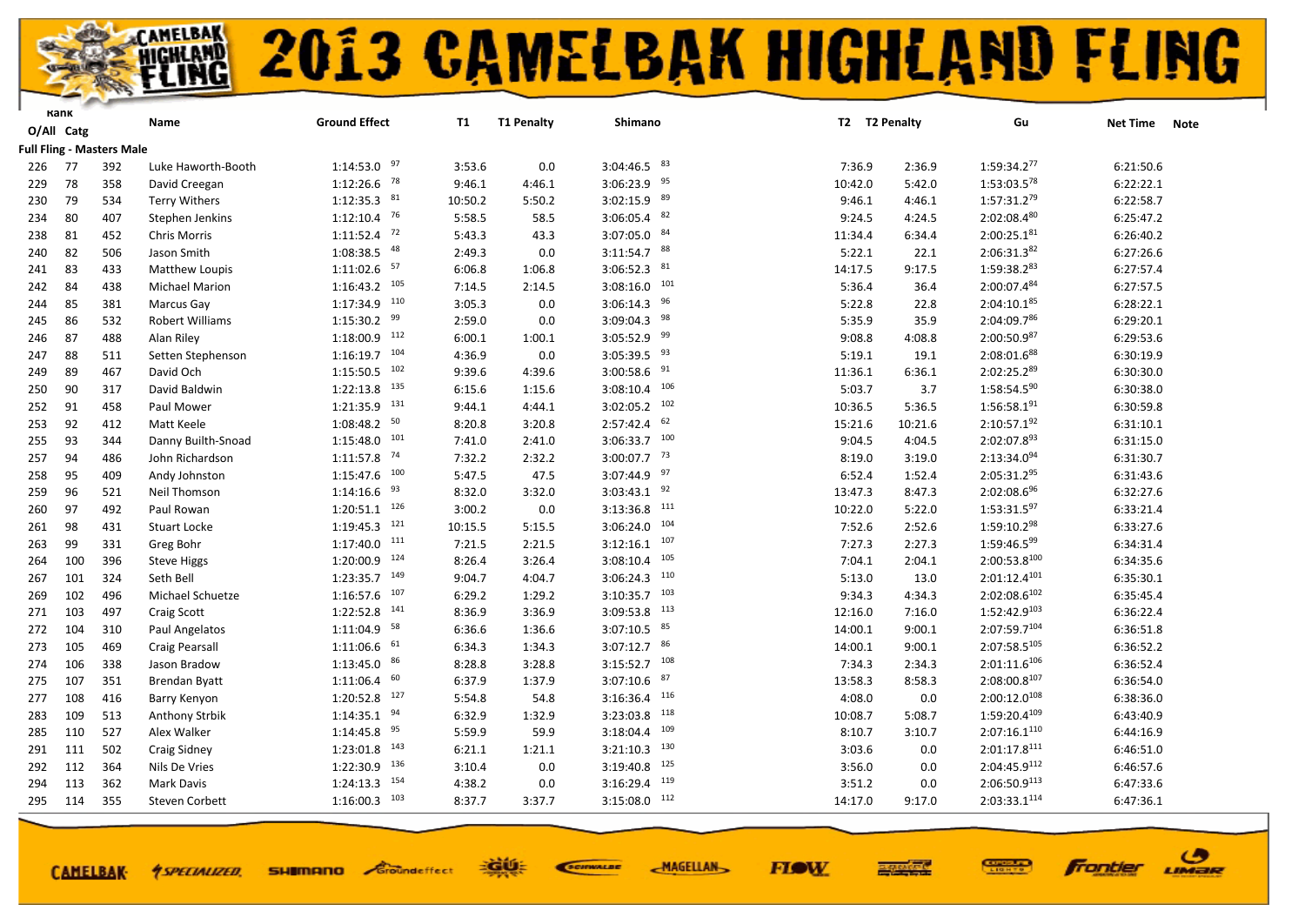

|     | Kank       |                                  | Name                    | <b>Ground Effect</b>       | T1      | <b>T1 Penalty</b> | <b>Shimano</b>    | T2 T2 Penalty |         | Gu                       | <b>Net Time</b> | <b>Note</b> |
|-----|------------|----------------------------------|-------------------------|----------------------------|---------|-------------------|-------------------|---------------|---------|--------------------------|-----------------|-------------|
|     | O/All Catg |                                  |                         |                            |         |                   |                   |               |         |                          |                 |             |
|     |            | <b>Full Fling - Masters Male</b> |                         |                            |         |                   |                   |               |         |                          |                 |             |
| 296 | 115        | 441                              | <b>Stephen Matthews</b> | $1:19:32.9$ <sup>117</sup> | 11:23.6 | 6:23.6            | $3:15:36.4$ 121   | 6:19.4        | 1:19.4  | 2:04:59.1115             | 6:47:51.4       |             |
| 297 | 116        | 501                              | David Shirley           | 1:19:34.9 118              | 11:29.5 | 6:29.5            | $3:15:31.0$ 122   | 6:07.0        | 1:07.0  | 2:05:10.8116             | 6:47:53.2       |             |
| 298 | 117        | 309                              | Lars Ammitzboell        | 129<br>1:21:23.8           | 3:35.6  | 0.0               | 124<br>3:20:42.6  | 5:35.7        | 35.7    | 2:05:29.4117             | 6:48:11.5       |             |
| 299 | 118        | 455                              | Kevin Morton            | $1:17:06.8$ 108            | 6:55.8  | 1:55.8            | $3:22:02.4$ 120   | 6:47.7        | 1:47.7  | 2:05:44.0118             | 6:48:36.7       |             |
| 300 | 119        | 523                              | David Tritton           | 89<br>1:13:50.0            | 7:04.7  | 2:04.7            | $3:22:02.0$ $114$ | 9:39.6        | 4:39.6  | $2:07:16.0^{119}$        | 6:49:52.3       |             |
| 302 | 120        | 524                              | Ron Van                 | $1:19:35.5$ $119$          | 8:57.3  | 3:57.3            | $3:14:49.1$ 115   | 10:14.9       | 5:14.9  | $2:07:47.0^{120}$        | 6:51:23.8       |             |
| 303 | 121        | 320                              | David Batho             | $1:24:48.5$ <sup>161</sup> | 7:18.1  | 2:18.1            | $3:16:19.3$ 127   | 6:14.2        | 1:14.2  | $2:06:49.0^{121}$        | 6:51:29.1       |             |
| 310 | 122        | 493                              | Andrew Ryan             | $1:18:26.5$ $114$          | 9:07.5  | 4:07.5            | $3:19:12.0$ 123   | 5:13.1        | 13.1    | 2:12:34.3122             | 6:54:33.4       |             |
| 313 | 123        | 356                              | Jason Corbett           | $1:12:54.1$ $83$           | 7:29.3  | 2:29.3            | $3:23:09.1$ 117   | 14:02.8       | 9:02.8  | $2:09:21.3^{123}$        | 6:56:56.6       |             |
| 314 | 124        | 383                              | Wayne Gibson            | $1:18:47.0$ $115$          | 4:46.7  | 0.0               | $3:28:31.4$ $132$ | 10:22.2       | 5:22.2  | $2:04:45.0^{124}$        | 6:57:25.6       |             |
| 316 | 125        | 342                              | <b>Richard Brown</b>    | $1:19:28.6$ $116$          | 7:16.7  | 2:16.7            | $3:22:37.4$ $128$ | 10:18.1       | 5:18.1  | 2:09:19.6 <sup>125</sup> | 6:59:00.4       |             |
| 317 | 126        | 405                              | Gavin Jeffries          | $1:13:45.2$ 87             | 7:54.3  | 2:54.3            | 131<br>3:29:22.1  | 13:18.3       | 8:18.3  | 2:05:05.0126             | 6:59:24.9       |             |
| 318 | 127        | 463                              | Robert O'Brien          | $1:25:12.5$ 163            | 3:14.0  | 0.0               | $3:17:18.7$ 126   | 6:26.1        | 1:26.1  | $2:16:45.6^{127}$        | 7:00:42.9       |             |
| 322 | 128        | 432                              | Jason Longdon           | $1:19:56.8$ <sup>123</sup> | 8:09.4  | 3:09.4            | 129<br>3:21:51.9  | 8:47.3        | 3:47.3  | $2:15:18.0^{128}$        | 7:04:03.4       |             |
| 327 | 129        | 498                              | Paul Scouller           | 1:22:48.5 139              | 8:33.1  | 3:33.1            | 135<br>3:24:45.0  | 9:11.1        | 4:11.1  | $2:11:11.5^{129}$        | 7:06:29.2       |             |
| 335 | 130        | 517                              | Rotha Tan               | $1:23:01.6$ $142$          | 6:21.4  | 1:21.4            | 134<br>3:26:00.6  | 5:18.9        | 18.9    | $2:21:43.7^{130}$        | 7:12:26.2       |             |
| 340 | 131        | 466                              | Richard O'Donnell       | $1:23:46.2$ $150$          | 5:31.2  | 31.2              | $3:32:06.0$ 138   | 7:51.0        | 2:51.0  | 2:15:50.3131             | 7:15:04.7       |             |
| 345 | 132        | 353                              | <b>Wayne Clarke</b>     | $1:19:52.2$ <sup>122</sup> | 7:54.0  | 2:54.0            | $3:34:48.7$ 140   | 9:47.8        | 4:47.8  | $2:15:43.3^{132}$        | 7:18:06.0       |             |
| 346 | 133        | 403                              | Steve James             | $1:25:02.8$ 162            | 5:37.3  | 37.3              | $3:35:53.9$ 143   | 6:43.3        | 1:43.3  | 2:16:19.9133             | 7:19:37.2       |             |
| 347 | 134        | 315                              | Fran Bailey             | $1:21:25.6$ $130$          | 10:14.9 | 5:14.9            | 133<br>3:21:07.1  | 15:43.7       | 10:43.7 | $2:21:10.0^{134}$        | 7:19:41.3       |             |
| 348 | 135        | 337                              | <b>Brett Bradley</b>    | $1:22:33.0$ $137$          | 6:38.5  | 1:38.5            | $3:32:40.4$ $139$ | 9:12.0        | 4:12.0  | 2:18:38.7135             | 7:19:42.6       |             |
| 350 | 136        | 481                              | Gavin Reed              | $1:16:53.3$ <sup>106</sup> | 9:57.4  | 4:57.4            | $3:46:03.9$ $152$ | 11:46.5       | 6:46.5  | 2:05:35.9136             | 7:20:17.0       |             |
| 351 | 137        | 372                              | Adam Eurell             | $1:20:12.9$ 125            | 9:05.1  | 4:05.1            | $3:36:44.7$ 142   | 8:59.8        | 3:59.8  | 2:15:18.9137             | 7:20:21.4       |             |
| 352 | 138        | 479                              | Peter Raffin            | $1:23:09.8$ $145$          | 9:00.1  | 4:00.1            | $3:27:36.3$ $137$ | 21:28.1       | 16:28.1 | 2:09:14.3138             | 7:20:28.6       |             |
| 354 | 139        | 328                              | Gareth Beynon           | $1:17:19.7$ 109            | 5:05.2  | 5.2               | $3:34:48.2$ 136   | 12:47.7       | 7:47.7  | 2:22:40.1139             | 7:22:40.9       |             |
| 355 | 140        | 426                              | Petr Lang               | $1:24:06.7$ $153$          | 10:10.9 | 5:10.9            | $3:35:59.2$ 147   | 7:09.3        | 2:09.3  | $2:15:40.3^{140}$        | 7:23:06.4       |             |
| 356 | 141        | 500                              | Tom Seelig              | $1:21:43.1$ $132$          | 6:04.5  | 1:04.5            | 141<br>3:37:04.4  | 11:42.0       | 6:42.0  | $2:16:41.1^{141}$        | 7:23:15.1       |             |
| 362 | 142        | 429                              | Michael Leach           | 1:25:47.9 168              | 6:39.3  | 1:39.3            | $3:39:09.9$ $151$ | 6:21.2        | 1:21.2  | $2:19:19.1^{142}$        | 7:27:17.4       |             |
| 364 | 143        | 314                              | Paul Aston              | $1:18:21.9$ $113$          | 8:22.1  | 3:22.1            | $3:43:41.1$ $148$ | 8:06.8        | 3:06.8  | $2:20:49.0^{143}$        | 7:29:20.9       |             |
| 367 | 144        | 333                              | Jamie Borg              | $1:25:14.5$ <sup>164</sup> | 15:35.4 | 10:35.4           | $3:33:49.7$ 157   | 12:50.4       | 7:50.4  | $2:13:08.3^{144}$        | 7:30:38.3       |             |
| 370 | 145        | 388                              | <b>Stephen Hancock</b>  | $1:23:33.3$ $148$          | 5:56.5  | 56.5              | $3:37:37.3$ $144$ | 9:26.4        | 4:26.4  | $2:24:58.3^{145}$        | 7:31:31.8       |             |
| 371 | 146        | 495                              | Neil Salmon             | $1:26:35.6$ $171$          | 19:36.2 | 14:36.2           | $3:36:31.7$ 166   | 15:40.6       | 10:40.6 | 2:04:50.0146             | 7:33:14.1       |             |
| 372 | 147        | 482                              | Michael Rensford        | $1:27:33.2$ $176$          | 8:53.4  | 3:53.4            | 153<br>3:37:13.6  | 8:51.0        | 3:51.0  | $2:21:10.4^{147}$        | 7:33:41.6       |             |
| 376 | 148        | 514                              | Rene Stuckert           | $1:25:17.5$ 166            | 9:21.2  | 4:21.2            | $3:47:23.7$ 164   | 6:23.7        | 1:23.7  | 2:17:53.1 <sup>148</sup> | 7:36:19.2       |             |
| 380 | 149        | 410                              | Al Jones                | 138<br>1:22:42.8           | 10:38.8 | 5:38.8            | $3:37:31.5$ $150$ | 16:52.0       | 11:52.0 | $2:21:58.6^{149}$        | 7:39:43.7       |             |
| 381 | 150        | 444                              | Hugh McCormack          | $1:24:35.7$ 159            | 9:23.2  | 4:23.2            | 156<br>3:40:36.8  | 7:09.6        | 2:09.6  | 2:29:17.7150             | 7:41:03.0       |             |
| 382 | 151        | 394                              | Daniel Hehir            | $1:28:24.2$ $177$          | 8:59.5  | 3:59.5            | 163<br>3:43:25.1  | 8:53.4        | 3:53.4  | $2:22:15.5^{151}$        | 7:41:57.7       |             |
| 387 | 152        | 474                              | David Porter            | $1:25:15.7$ 165            | 7:34.1  | 2:34.1            | $3:43:17.2$ 160   | 9:23.4        | 4:23.4  | 2:30:45.2152             | 7:46:15.6       |             |
|     |            |                                  |                         |                            |         |                   |                   |               |         |                          |                 |             |

**CAMELBAK-**

**SHIMANO** Groundeffect *<u>ASPECIALIZED.</u>* 

EGUE SCIENALDE

**FIOW MAGELLAN** 



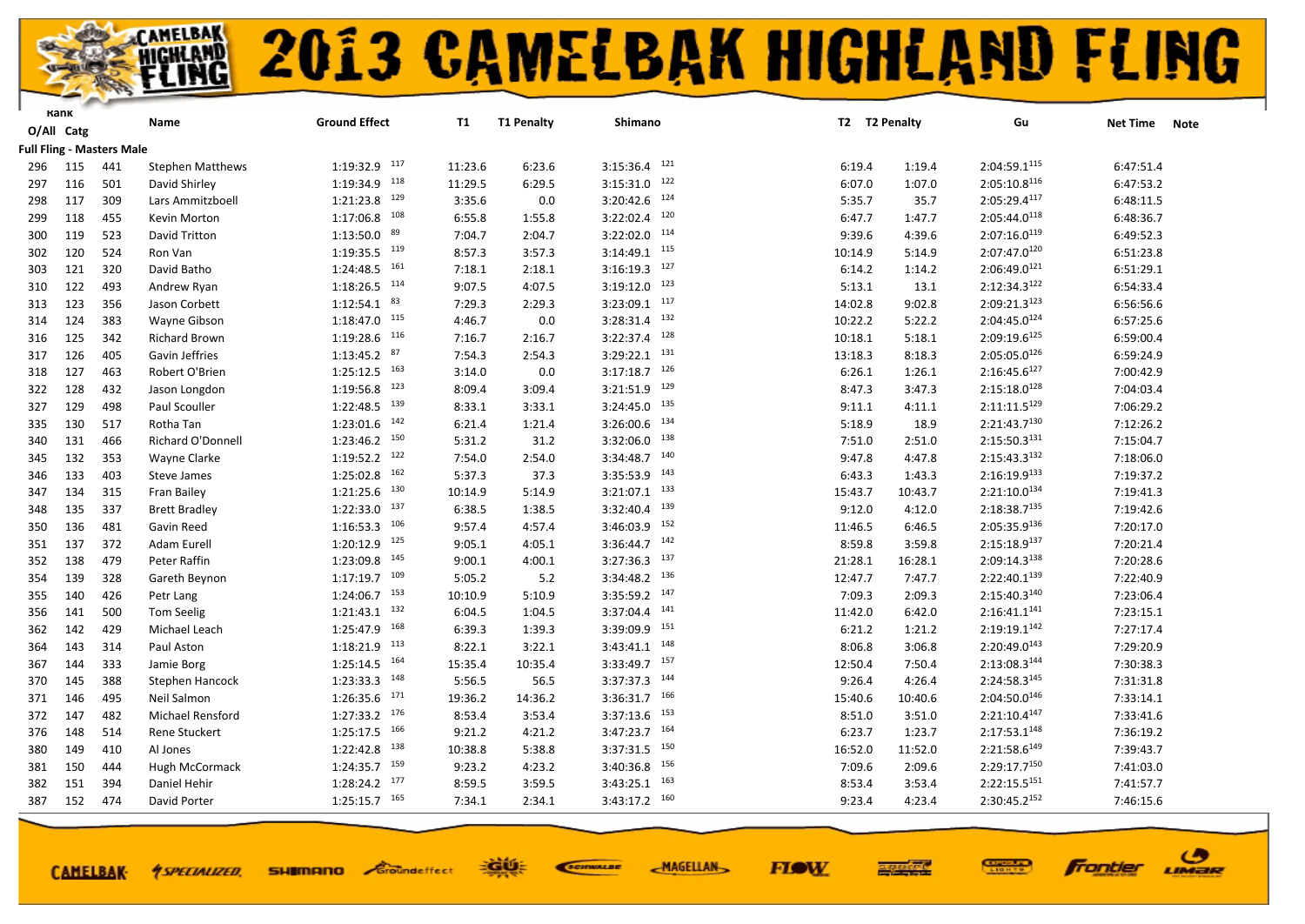#### **ELING 2013 CAMELBAK HIGHLAND FLING**

**FIOW** 

ဖ

LIMER

**Frontier** 

|            | Kank |                                  | Name                   | <b>Ground Effect</b>       | <b>T1</b> | <b>T1 Penalty</b> | Shimano                    |         | T2 T2 Penalty | Gu                       | <b>Net Time</b><br><b>Note</b> |
|------------|------|----------------------------------|------------------------|----------------------------|-----------|-------------------|----------------------------|---------|---------------|--------------------------|--------------------------------|
| O/All Catg |      |                                  |                        |                            |           |                   |                            |         |               |                          |                                |
|            |      | <b>Full Fling - Masters Male</b> |                        |                            |           |                   |                            |         |               |                          |                                |
| 388        | 153  | 326                              | Jason Bennett          | $1:22:09.8$ $134$          | 13:33.3   | 8:33.3            | $3:46:20.4$ 165            | 8:24.9  | 3:24.9        | 2:26:23.9153             | 7:46:52.3                      |
| 391        | 154  | 374                              | Tim Firth              | $1:24:18.2$ $158$          | 9:54.8    | 4:54.8            | $3:35:15.9$ 146            | 5:37.8  | 37.8          | 2:43:26.5154             | 7:48:33.2                      |
| 392        | 155  | 375                              | David Firth            | $156=$<br>1:24:15.6        | 9:55.1    | 4:55.1            | $3:39:43.9$ <sup>155</sup> | 12:51.9 | 7:51.9        | 2:31:49.6155             | 7:48:36.1                      |
| 397        | 156  | 454                              | <b>Oliver Morrison</b> | 1:23:20.6 146              | 11:20.2   | 6:20.2            | 3:39:07.9 154              | 27:26.1 | 22:26.1       | 2:21:46.3156             | 7:53:01.1                      |
| 402        | 157  | 387                              | Rigel Hammond          | $1:28:24.3$ $178$          | 18:38.4   | 13:38.4           | $3:39:55.4$ 168            | 18:47.6 | 13:47.6       | 2:23:53.0157             | 7:59:38.7                      |
| 403        | 158  | 447                              | Max Midlen             | $1:28:36.5$ $179$          | 18:37.7   | 13:37.7           | $3:39:56.0$ 169            | 18:45.9 | 13:45.9       | 2:23:54.1158             | 7:59:50.2                      |
| 404        | 159  | 393                              | <b>Brett Haynes</b>    | $1:29:16.3$ 182            | 9:19.8    | 4:19.8            | $3:51:00.7$ 173            | 9:55.3  | 4:55.3        | 2:30:46.3159             | 8:00:18.4                      |
| 405        | 160  | 386                              | Michael Hall           | $1:23:25.0$ 147            | 11:56.7   | 6:56.7            | 3:54:34.9 175              | 25:04.8 | 20:04.8       | 2:15:32.0160             | 8:00:33.4                      |
| 406        | 161  | 435                              | Stuart Luff            | $1:25:36.1$ 167            | 14:10.5   | 9:10.5            | $3:50:03.6$ $174$          | 23:47.8 | 18:47.8       | 2:19:20.0161             | 8:02:58.0                      |
| 407        | 162  | 402                              | Mark Jaggers           | $1:24:13.9$ $155$          | 9:54.3    | 4:54.3            | $3:40:55.8$ <sup>158</sup> | 26:10.9 | 21:10.9       | $2:33:00.0^{162}$        | 8:04:14.9                      |
| 408        | 163  | 419                              | Ian Kirkland           | $1:24:15.6$ $156=$         | 9:54.8    | 4:54.8            | $3:40:53.9$ <sup>159</sup> | 26:15.8 | 21:15.8       | 2:32:57.3163             | 8:04:17.4                      |
| 409        | 164  | 400                              | Russ Irwin             | $1:29:14.2$ <sup>181</sup> | 8:53.4    | 3:53.4            | $3:50:52.4$ $170$          | 14:24.5 | 9:24.5        | 2:34:30.6164             | 8:07:55.1                      |
| 410        | 165  | 329                              | Phillip Bicknell       | $1:24:43.3$ <sup>160</sup> | 17:05.2   | 12:05.2           | $3:47:37.2$ $172$          | 24:54.9 | 19:54.9       | 2:23:38.9165             | 8:07:59.5                      |
| 411        | 166  | 507                              | Dean Sohier            | $1:31:16.7$ 186            | 9:41.7    | 4:41.7            | $3:52:02.2$ $177$          | 16:06.4 | 11:06.4       | $2:31:48.6^{166}$        | 8:10:55.6                      |
| 412        | 167  | 529                              | <b>Grant Watson</b>    | 1:29:40.2 183              | 11:19.3   | 6:19.3            | $3:52:01.3$ 178            | 16:07.5 | 11:07.5       | 2:31:49.1167             | 8:10:57.4                      |
| 413        | 168  | 350                              | Daniel Buttard         | 180<br>1:28:40.5           | 11:06.8   | 6:06.8            | 179<br>3:57:25.1           | 16:25.8 | 11:25.8       | 2:31:03.8 <sup>168</sup> | 8:14:42.0                      |
| 415        | 169  | 390                              | Philip Harding         | 1:35:59.7 192              | 5:59.2    | 59.2              | $3:56:26.1$ 180            | 3:44.7  | 0.0           | 2:42:20.7169             | 8:15:45.7                      |
| 416        | 170  | 346                              | Mark Burgess           | $1:27:19.1$ $174$          | 7:08.0    | 2:08.0            | $4:04:03.7$ 181            | 9:47.8  | 4:47.8        | 2:37:42.1 <sup>170</sup> | 8:16:00.7                      |
| 417        | 171  | 420                              | Paul Klemes            | $1:25:51.4$ 169            | 11:11.3   | 6:11.3            | 4:04:04.2 183              | 13:27.8 | 8:27.8        | 2:32:57.3171             | 8:17:32.0                      |
| 418        | 172  | 418                              | Jon Kimberley          | $1:25:55.0$ $170$          | 11:07.7   | 6:07.7            | 184<br>4:04:06.0           | 13:28.5 | 8:28.5        | 2:32:56.4172             | 8:17:33.6                      |
| 427        | 173  | 508                              | Jason Spear            | $1:26:39.5$ $172$          | 11:05.1   | 6:05.1            | 4:07:06.4 185              | 12:11.8 | 7:11.8        | $2:41:12.4^{173}$        | 8:28:15.2                      |
| 428        | 174  | 503                              | Mark Simister          | $1:30:05.0$ 185            | 11:44.0   | 6:44.0            | $3:58:44.8$ <sup>182</sup> | 25:51.4 | 20:51.4       | 2:33:19.4174             | 8:29:44.6                      |
| 430        | 175  | 509                              | Gavin Stanford         | $1:32:03.0$ 187            | 6:58.6    | 1:58.6            | $4:05:51.5$ 186            | 9:37.4  | 4:37.4        | 3:01:20.2175             | 8:45:50.7                      |
| 432        | 176  | 518                              | James Taylor           | $1:35:28.0$ $191$          | 13:10.1   | 8:10.1            | $4:11:27.8$ 187            | 17:58.5 | 12:58.5       | 2:41:54.4176             | 8:49:58.8                      |
| 433        | 177  | 504                              | Ray Simpson            | $1:37:45.5$ <sup>193</sup> | 17:54.2   | 12:54.2           | 189<br>4:10:43.9           | 26:55.3 | 21:55.3       | 2:29:20.4 <sup>177</sup> | 8:52:39.3                      |
| 436        | 178  | 515                              | <b>Tarren Summers</b>  | 1:32:23.5 189              | 19:19.4   | 14:19.4           | $4:13:29.8$ 188            | 18:16.8 | 13:16.8       | 2:43:50.0 <sup>178</sup> | 8:57:19.5                      |
| 439        | 179  | 453                              | <b>Brett Morris</b>    | 188<br>1:32:14.8           | 11:24.1   | 6:24.1            | 190<br>4:25:45.0           | 10:25.4 | 5:25.4        | 2:55:41.7179             | 9:05:31.0                      |
| 441        | 180  | 332                              | <b>Gregory Boot</b>    | $1:32:28.6$ $190$          | 18:44.9   | 13:44.9           | $4:23:28.3$ $192$          | 13:32.0 | 8:32.0        | 2:55:39.1180             | 9:13:52.9                      |
| 445        | 181  | 533                              | <b>Steve Winnall</b>   | $1:40:00.0$ $194$          | 11:21.2   | 6:21.2            | $4:31:35.9$ $193$          | 8:50.1  | 3:50.1        | 3:09:37.8181             | 9:31:25.0                      |
|            |      | Did not finish                   |                        |                            |           |                   |                            |         |               |                          |                                |
|            |      | 446                              | <b>Mark McInnes</b>    | $1:00:35.5$ <sup>7</sup>   | 3:41.4    | 0.0               | $2:41:28.6$ <sup>22</sup>  | 10:05.4 | 5:05.4        |                          |                                |
|            |      | 434                              | Warren Lovell          | $1:23:56.4$ 152            | 18:40.3   | 13:40.3           | $2:21:05.2$ $42$           | 6:14.6  | 1:14.6        |                          |                                |
|            |      | 535                              | Greg Wunder            | $1:09:21.5$ <sup>53</sup>  | 5:16.4    | 16.4              | 2:56:22.4 53               | 9:29.7  | 4:29.7        |                          |                                |
|            |      | 510                              | James Stephens         | $1:12:49.2$ 82             | 4:32.9    | 0.0               | $3:10:32.4$ 94             | 19:07.1 | 14:07.1       |                          |                                |
|            |      | 366                              | Doug Djordjevic        | $1:22:50.0$ $140$          | 9:59.1    | 4:59.1            | $3:47:05.0$ 161            | 26:15.5 | 21:15.5       |                          |                                |
|            |      | 330                              | Peter Blansjaar        | $1:23:01.9$ 144            | 10:33.0   | 5:33.0            | $3:57:38.7$ 176            | 43:07.0 | 38:07.0       |                          |                                |
|            |      | 348                              | Craig Burns            | $1:29:41.7$ 184            | 19:54.4   | 14:54.4           | $4:20:10.0$ $191$          | 3:29.2  | 0.0           |                          |                                |
|            |      | 443                              | Jason McAvoy           | $1:06:19.0$ 37             | 4:09.6    | 0.0               | $3:56:04.0$ 145            |         |               |                          |                                |
|            |      |                                  |                        |                            |           |                   |                            |         |               |                          |                                |
|            |      |                                  |                        |                            |           |                   |                            |         |               |                          |                                |

EGUE

**SHIMANO** Groundeffect

**CAMELBAK-**

*<u>ASPECIALIZED.</u>* 

SCIENALDE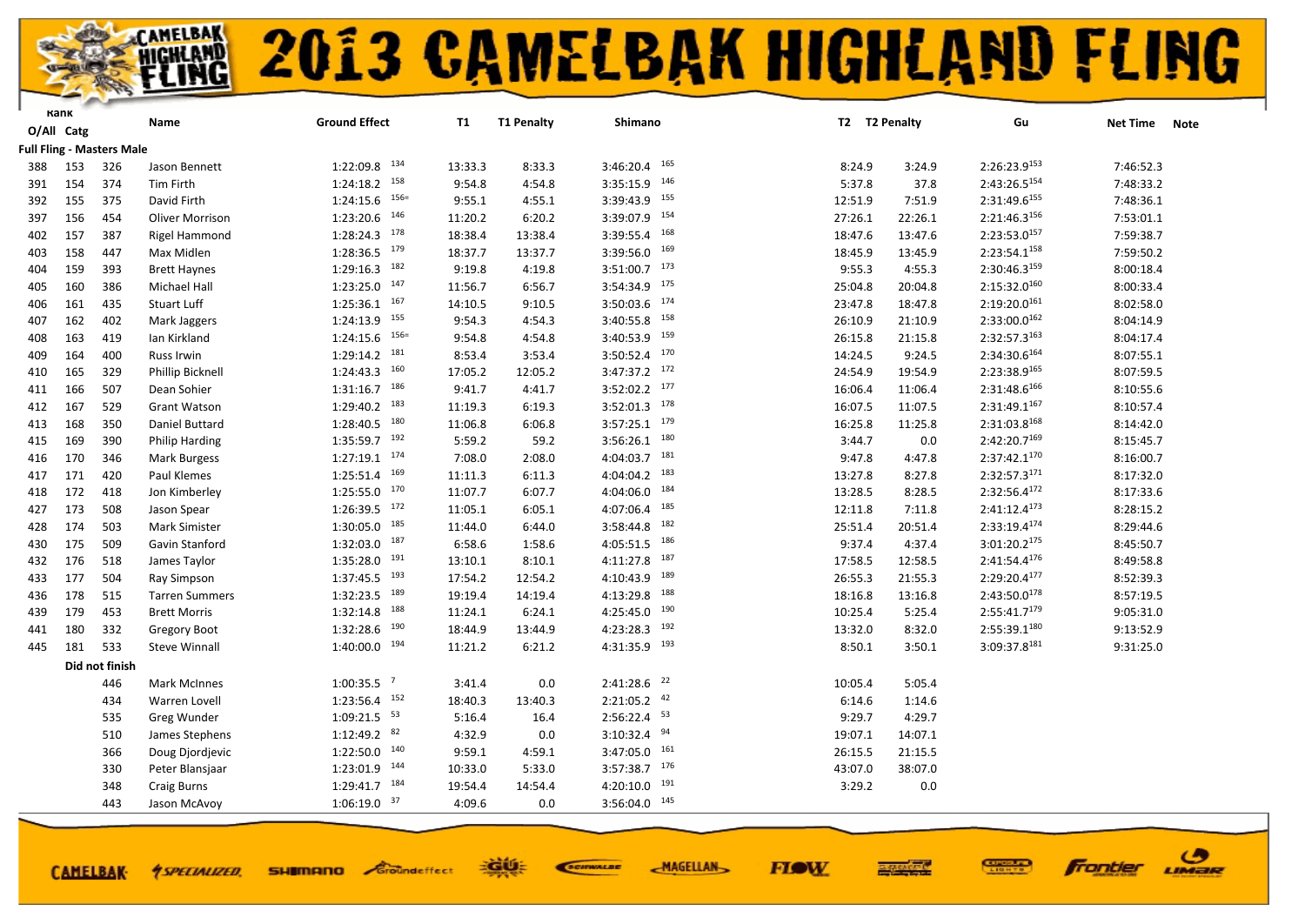|                                                |                                     |                      |           |                                   | 2013 CAMELBAK HIGHLAND FLING |    |               |
|------------------------------------------------|-------------------------------------|----------------------|-----------|-----------------------------------|------------------------------|----|---------------|
|                                                |                                     |                      |           |                                   |                              |    |               |
|                                                |                                     |                      |           |                                   |                              |    |               |
| Kank                                           | Name                                | <b>Ground Effect</b> | <b>T1</b> | <b>T1 Penalty</b><br>Shimano      | T2 T2 Penalty                | Gu | Net Time Note |
| O/All Catg<br><b>Full Fling - Masters Male</b> |                                     |                      |           |                                   |                              |    |               |
| Did not finish                                 |                                     |                      |           |                                   |                              |    |               |
| 316                                            | Lachlan Bakewell                    | 1:19:38.3 120        | 6:50.9    | $3:44:05.1$ $149$<br>1:50.9       |                              |    |               |
| 341                                            | Neill Brown                         | $1:27:29.4$ $175$    | 3:49.9    | $3:47:48.5$ <sup>162</sup><br>0.0 |                              |    |               |
| 377                                            | Ken Ford                            | $1:27:10.7$ 173      | 8:41.1    | $3:47:11.4$ 167<br>3:41.1         |                              |    |               |
| 421                                            | Marinco Kojdanovski                 | $1:21:52.6$ $133$    | 9:02.7    | $3:58:22.6$ $171$<br>4:02.7       |                              |    |               |
| 477                                            | Shane Quinsey                       | 1:23:49.2 151        | 5:32.7    | 32.7                              |                              |    |               |
| 445                                            | Adam McGrath                        |                      |           |                                   |                              |    |               |
| Did not start                                  |                                     |                      |           |                                   |                              |    |               |
| 308                                            | Arthur Alston                       |                      |           |                                   |                              |    |               |
| 312                                            | Diego Ascani                        |                      |           |                                   |                              |    |               |
| 323                                            | Matt Bekier                         |                      |           |                                   |                              |    |               |
| 343                                            | Ryk Budzynski                       |                      |           |                                   |                              |    |               |
| 347                                            | Baden Burke                         |                      |           |                                   |                              |    |               |
| 360                                            | <b>Tony Curtis</b>                  |                      |           |                                   |                              |    |               |
| 363                                            | Simon De Lorm                       |                      |           |                                   |                              |    |               |
| 368                                            | Johan Dreyer                        |                      |           |                                   |                              |    |               |
| 370                                            | Toni Dunlop                         |                      |           |                                   |                              |    |               |
| 371                                            | Ben Edols                           |                      |           |                                   |                              |    |               |
| 373                                            | Mark Fenner                         |                      |           |                                   |                              |    |               |
| 380                                            | <b>Chris Gates</b>                  |                      |           |                                   |                              |    |               |
| 395                                            | Michael Hendrie                     |                      |           |                                   |                              |    |               |
| 397                                            | <b>Anthony Hughes</b>               |                      |           |                                   |                              |    |               |
| 398                                            | Simon Hughes                        |                      |           |                                   |                              |    |               |
| 406                                            | Matt Jenkin                         |                      |           |                                   |                              |    |               |
| 414                                            | Ned Kelly                           |                      |           |                                   |                              |    |               |
| 428                                            | Graeme Lay                          |                      |           |                                   |                              |    |               |
| 436<br>451                                     | Alastair Mackintosh<br>David Morris |                      |           |                                   |                              |    |               |
| 470                                            | <b>Bruce Perry</b>                  |                      |           |                                   |                              |    |               |
| 471                                            | George Pethard                      |                      |           |                                   |                              |    |               |
| 485                                            | Chris Richardson                    |                      |           |                                   |                              |    |               |
| 490                                            | Ashton Roskill                      |                      |           |                                   |                              |    |               |
| 494                                            | Andrew Ryan                         |                      |           |                                   |                              |    |               |
| 505                                            | Dale Smart                          |                      |           |                                   |                              |    |               |
| 516                                            | Jason Swan                          |                      |           |                                   |                              |    |               |
| 522                                            | Hamish Treleaven                    |                      |           |                                   |                              |    |               |
| 530                                            | Andrew Wells                        |                      |           |                                   |                              |    |               |
|                                                |                                     |                      |           |                                   |                              |    |               |
|                                                |                                     |                      |           |                                   |                              |    |               |

**FIOW** 

**EXIMEN** 

CAMELBAK *† SPECIALIZED*, SHIIMANO Groundeffect = SALE: Commune MAGELLAN

**SEED** Frontier **UMBR**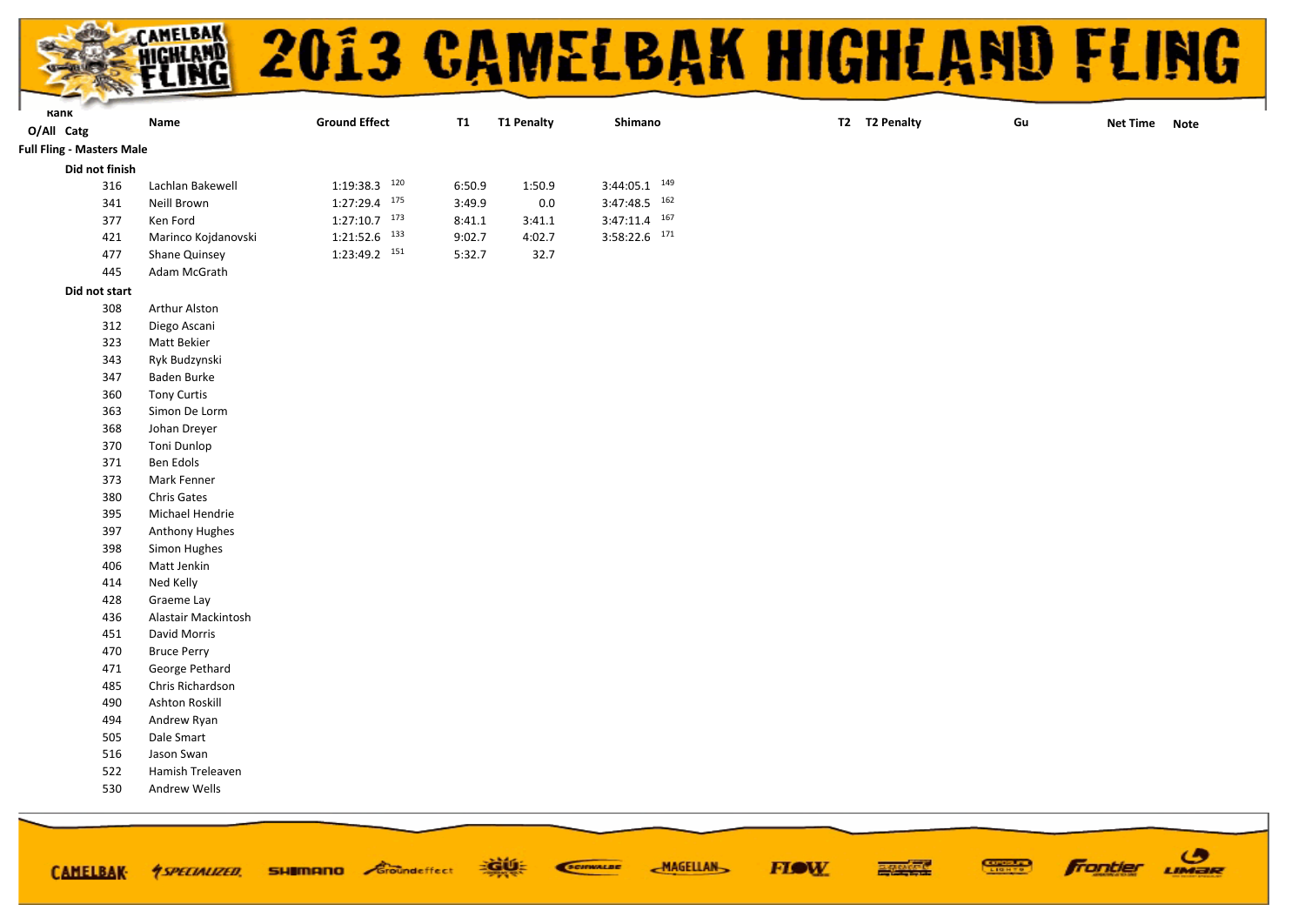

| Kank |            |     | Name                                     | <b>Ground Effect</b>     |        | <b>T1 Penalty</b> | Shimano                  |        | T2 Penalty |                        |                         |
|------|------------|-----|------------------------------------------|--------------------------|--------|-------------------|--------------------------|--------|------------|------------------------|-------------------------|
|      | O/All Catg |     |                                          |                          |        |                   |                          | Т2     |            | Gu                     | <b>Net Time</b><br>Note |
|      |            |     | <b>Full Fling - Super Masters Female</b> |                          |        |                   |                          |        |            |                        |                         |
| 186  |            | 618 | Carolyn Jackson                          | $1:11:56.3$ <sup>1</sup> | 6:50.9 | 1:50.9            | 2:55:58.4                | 4:50.4 | 0.0        | 1:59:05.8 <sup>1</sup> | 6:08:51.4               |
| 231  |            | 619 | Larri Wallbridge                         | $1:19:02.6$ <sup>2</sup> | 5:47.7 | 47.7              | $3:06:27.3$ <sup>2</sup> | 4:45.8 | 0.0        | 1:57:16.9 <sup>2</sup> | 6:23:34.5               |
| 343  |            | 616 | <b>Terry Moore</b>                       | $1:25:24.2$ <sup>3</sup> | 5:33.7 | 33.7              | $3:27:26.8$ <sup>3</sup> | 8:43.1 | 3:43.1     | 2:20:02.7 <sup>3</sup> | 7:17:10.5               |

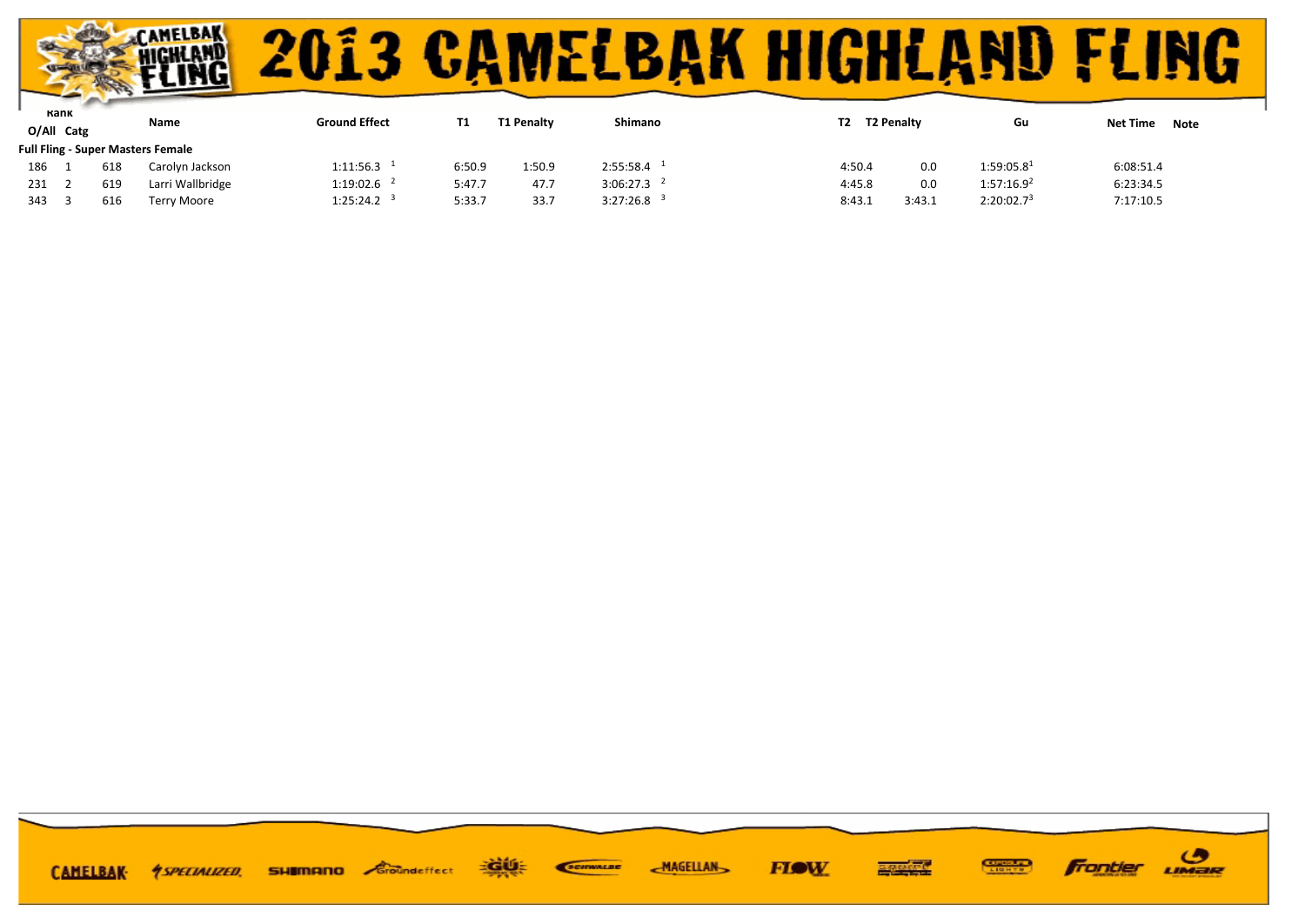

**CAMELBAK-**

*<u>ASPECIALIZED.</u>* 

## **2013 CAMELBAK HIGHLAND FLING**

**FIOW** 

ဖ

LIMER

Frantier

|     | Kank           |                                        | Name                    | <b>Ground Effect</b>      | T1      | <b>T1 Penalty</b> | Shimano                   | T2 T2 Penalty |         | Gu                     | <b>Net Time</b><br><b>Note</b> |  |
|-----|----------------|----------------------------------------|-------------------------|---------------------------|---------|-------------------|---------------------------|---------------|---------|------------------------|--------------------------------|--|
|     | O/All Catg     |                                        |                         |                           |         |                   |                           |               |         |                        |                                |  |
|     |                | <b>Full Fling - Super Masters Male</b> |                         |                           |         |                   |                           |               |         |                        |                                |  |
| 47  | 1              | 595                                    | Paul Morgan             | 59:41.2 <sup>1</sup>      | 4:35.7  | 0.0               | $2:29:45.1$ <sup>1</sup>  | 6:41.6        | 1:41.6  | 1:36:20.3 <sup>1</sup> | 5:07:28.2                      |  |
| 49  | $\overline{2}$ | 582                                    | Garry James             | $1:03:22.8$ <sup>7</sup>  | 3:35.0  | 0.0               | 2:29:35.9 4               | 4:09.0        | 0.0     | 1:36:21.5 <sup>2</sup> | 5:09:20.2                      |  |
| 51  | $\overline{3}$ | 581                                    | Steven Horn             | $1:00:30.7$ <sup>2</sup>  | 4:08.1  | 0.0               | $2:29:11.0$ <sup>2</sup>  | 3:04.8        | 0.0     | 1:40:27.9 <sup>3</sup> | 5:10:09.6                      |  |
| 55  | $\Delta$       | 568                                    | <b>Ray Giddins</b>      | $1:04:37.4$ <sup>9</sup>  | 3:16.0  | 0.0               | $2:30:34.0$ <sup>5</sup>  | 4:39.4        | 0.0     | 1:38:08.24             | 5:13:19.6                      |  |
| 61  | 5              | 561                                    | Paul Darvodelsky        | $1:00:34.7$ <sup>3</sup>  | 3:43.8  | 0.0               | $2:39:01.5$ 8             | 4:27.4        | 0.0     | 1:35:33.65             | 5:15:09.8                      |  |
| 64  | 6              | 565                                    | Mike Foster             | $1:00:37.9$ <sup>4</sup>  | 3:37.1  | 0.0               | $2:29:44.1$ <sup>3</sup>  | 3:16.1        | 0.0     | 1:46:23.56             | 5:16:45.5                      |  |
| 66  | $\overline{7}$ | 573                                    | Mark Hardy              | $1:02:16.9$ <sup>6</sup>  | 5:36.4  | 36.4              | $2:33:56.0$ <sup>7</sup>  | 4:54.1        | 0.0     | 1:40:04.87             | 5:16:54.1                      |  |
| 94  | 8              | 590                                    | John Mackenzie          | $1:05:31.4$ <sup>10</sup> | 5:02.3  | 2.3               | $2:40:57.6$ <sup>9</sup>  | 4:31.1        | 0.0     | 1:43:03.58             | 5:29:34.8                      |  |
| 100 | 9              | 594                                    | John Miller             | $1:04:33.9$ $8$           | 5:26.3  | 26.3              | $2:41:35.8$ <sup>10</sup> | 6:16.0        | 1:16.0  | $1:44:52.3^9$          | 5:32:44.3                      |  |
| 106 | 10             | 562                                    | <b>Stephen Davies</b>   | $1:10:48.0$ $17$          | 6:23.2  | 1:23.2            | $2:40:26.6$ <sup>11</sup> | 4:36.8        | 0.0     | $1:44:24.2^{10}$       | 5:37:02.0                      |  |
| 116 | 11             | 576                                    | Guenter Hauber-Davidson | $1:08:16.0$ <sup>12</sup> | 5:33.8  | 33.8              | $2:45:35.3$ <sup>12</sup> | 5:50.4        | 50.4    | 1:46:47.811            | 5:42:03.3                      |  |
| 123 | 12             | 597                                    | David Pegley            | $1:06:46.6$ <sup>11</sup> | 4:56.2  | 0.0               | $2:48:21.5$ <sup>14</sup> | 4:37.0        | 0.0     | $1:50:19.5^{12}$       | 5:45:27.6                      |  |
| 127 | 13             | 587                                    | <b>Brad Leach</b>       | $1:08:17.7$ <sup>13</sup> | 6:11.1  | 1:11.1            | $2:44:59.5$ $13$          | 6:10.7        | 1:10.7  | $1:50:16.6^{13}$       | 5:45:55.6                      |  |
| 135 | 14             | 603                                    | Simon Stead             | $1:11:08.9$ <sup>18</sup> | 2:54.5  | 0.0               | $2:46:57.9$ <sup>16</sup> | 6:13.4        | 1:13.4  | 1:48:54.314            | 5:48:14.5                      |  |
| 151 | 15             | 552                                    | Scott Carson            | $1:14:29.2$ <sup>22</sup> | 3:08.8  | 0.0               | $2:51:22.5$ 17            | 2:12.7        | 0.0     | 1:49:14.915            | 5:55:06.6                      |  |
| 170 | 16             | 560                                    | <b>Neil Dall</b>        | $1:08:53.5$ <sup>14</sup> | 3:09.8  | 0.0               | $2:59:14.9$ <sup>19</sup> | 3:53.5        | 0.0     | $1:54:25.4^{16}$       | 6:02:33.8                      |  |
| 196 | 17             | 602                                    | Simon Sproule           | $1:13:21.5$ <sup>21</sup> | 5:11.0  | 11.0              | $2:56:46.4$ <sup>20</sup> | 5:29.1        | 29.1    | 1:59:44.817            | 6:10:32.8                      |  |
| 206 | 18             | 611                                    | <b>Matthew Walker</b>   | $1:09:02.2$ <sup>15</sup> | 5:01.5  | 1.5               | $3:04:34.6$ <sup>21</sup> | 5:32.1        | 32.1    | $1:59:52.8^{18}$       | 6:14:03.2                      |  |
| 217 | 19             | 555                                    | <b>Scott Chadwick</b>   | $1:10:34.9$ <sup>16</sup> | 5:26.7  | 26.7              | $2:57:06.4$ 18            | 14:55.2       | 9:55.2  | 1:59:17.619            | 6:17:20.8                      |  |
| 222 | 20             | 609                                    | Paul Van Egmond         | $1:12:10.1$ <sup>20</sup> | 9:25.4  | 4:25.4            | $3:00:52.6$ <sup>22</sup> | 7:40.1        | 2:40.1  | 2:00:19.920            | 6:20:28.1                      |  |
| 239 | 21             | 579                                    | <b>Steve Hogg</b>       | $1:15:56.3$ $^{24}$       | 7:29.0  | 2:29.0            | 2:39:29.9 15              | 5:03.8        | 3.8     | 2:29:27.321            | 6:27:26.3                      |  |
| 286 | 22             | 617                                    | Tim Wright              | $1:19:38.1$ $27$          | 4:57.9  | 0.0               | $3:18:16.0$ <sup>25</sup> | 3:41.8        | 0.0     | $2:07:12.0^{22}$       | 6:45:06.1                      |  |
| 289 | 23             | 571                                    | <b>Richard Gray</b>     | $1:21:22.8$ $29$          | 7:45.0  | 2:45.0            | $3:15:03.3$ $27$          | 10:10.8       | 5:10.8  | $2:01:58.2^{23}$       | 6:46:20.1                      |  |
| 290 | 24             | 564                                    | <b>Stephen Evans</b>    | $1:17:32.5$ <sup>25</sup> | 4:22.0  | 0.0               | $3:14:28.7$ <sup>24</sup> | 4:31.4        | 0.0     | $2:14:25.4^{24}$       | 6:46:26.6                      |  |
| 305 | 25             | 610                                    | <b>Bill Vandendool</b>  | $1:19:19.3$ $26$          | 7:42.7  | 2:42.7            | $3:16:30.5$ <sup>26</sup> | 7:50.9        | 2:50.9  | $2:10:43.2^{25}$       | 6:52:06.6                      |  |
| 307 | 26             | 584                                    | Peter Kemp              | $1:22:35.2$ <sup>34</sup> | 7:19.1  | 2:19.1            | $3:16:47.1$ $28$          | 5:08.3        | 8.3     | $2:11:17.5^{26}$       | 6:53:07.2                      |  |
| 308 | 27             | 583                                    | <b>Gerard Kelly</b>     | $1:11:49.7$ <sup>19</sup> | 3:00.9  | 0.0               | $3:06:23.0$ $23$          | 3:38.0        | 0.0     | $2:35:28.6^{27}$       | 6:53:41.3                      |  |
| 320 | 28             | 549                                    | <b>Eddie Bosch</b>      | $1:25:57.1$ $43$          | 5:03.9  | 3.9               | $3:30:27.8$ 35            | 5:24.8        | 24.8    | $2:05:16.2^{28}$       | 7:02:09.8                      |  |
| 323 | 29             | 592                                    | Peter McIntosh          | $1:24:01.9$ 37            | 10:07.6 | 5:07.6            | $3:19:03.9$ <sup>30</sup> | 3:25.4        | 0.0     | $2:15:55.3^{29}$       | 7:04:08.7                      |  |
| 324 | 30             | 553                                    | Alistair Carwardine     | $1:21:51.6$ <sup>31</sup> | 7:37.3  | 2:37.3            | $3:25:57.6$ 31            | 5:50.0        | 50.0    | $2:14:07.7^{30}$       | 7:05:24.2                      |  |
| 326 | 31             | 547                                    | Paul Angel              | $1:25:31.4$ $40$          | 7:28.5  | 2:28.5            | 32<br>3:23:38.6           | 6:38.7        | 1:38.7  | $2:12:52.1^{31}$       | 7:06:09.3                      |  |
| 332 | 32             | 593                                    | Russ McKinnon           | $1:22:02.5$ 32            | 11:56.2 | 6:56.2            | $3:26:48.5$ 33            | 11:01.5       | 6:01.5  | 2:08:12.332            | 7:10:01.0                      |  |
| 337 | 33             | 548                                    | Colin Beashel           | $1:20:06.8$ <sup>28</sup> | 6:03.8  | 1:03.8            | $3:24:07.0$ <sup>29</sup> | 3:40.4        | 0.0     | $2:28:23.2^{33}$       | 7:13:40.8                      |  |
| 344 | 34             | 574                                    | Mark Harris             | 1:33:09.6 50              | 10:38.3 | 5:38.3            | $3:22:25.9$ 39            | 13:38.8       | 8:38.8  | 2:07:18.034            | 7:17:10.6                      |  |
| 349 | 35             | 585                                    | Dale Klemke             | $1:26:16.8$ $44$          | 5:12.2  | 12.2              | $3:29:35.1$ $34$          | 2:41.7        | 0.0     | $2:24:12.6^{35}$       | 7:20:16.7                      |  |
| 359 | 36             | 566                                    | Andy Fox                | $1:24:50.7$ 38            | 9:08.9  | 4:08.9            | $3:28:08.8$ 36            | 11:27.1       | 6:27.1  | 2:21:49.136            | 7:25:24.6                      |  |
| 360 | 37             | 614                                    | Robert Wilson           | 42<br>1:25:42.1           | 6:04.0  | 1:04.0            | 40<br>3:35:10.5           | 8:39.6        | 3:39.6  | $2:19:51.6^{37}$       | 7:25:27.8                      |  |
| 366 | 38             | 598                                    | <b>Brian Prosser</b>    | $1:23:33.2$ 35            | 14:05.2 | 9:05.2            | $3:30:18.1$ $42$          | 17:42.6       | 12:42.6 | 2:14:56.738            | 7:30:35.8                      |  |
|     |                |                                        |                         |                           |         |                   |                           |               |         |                        |                                |  |

EGUE

**SHIMANO** Groundeffect

SCIENALDE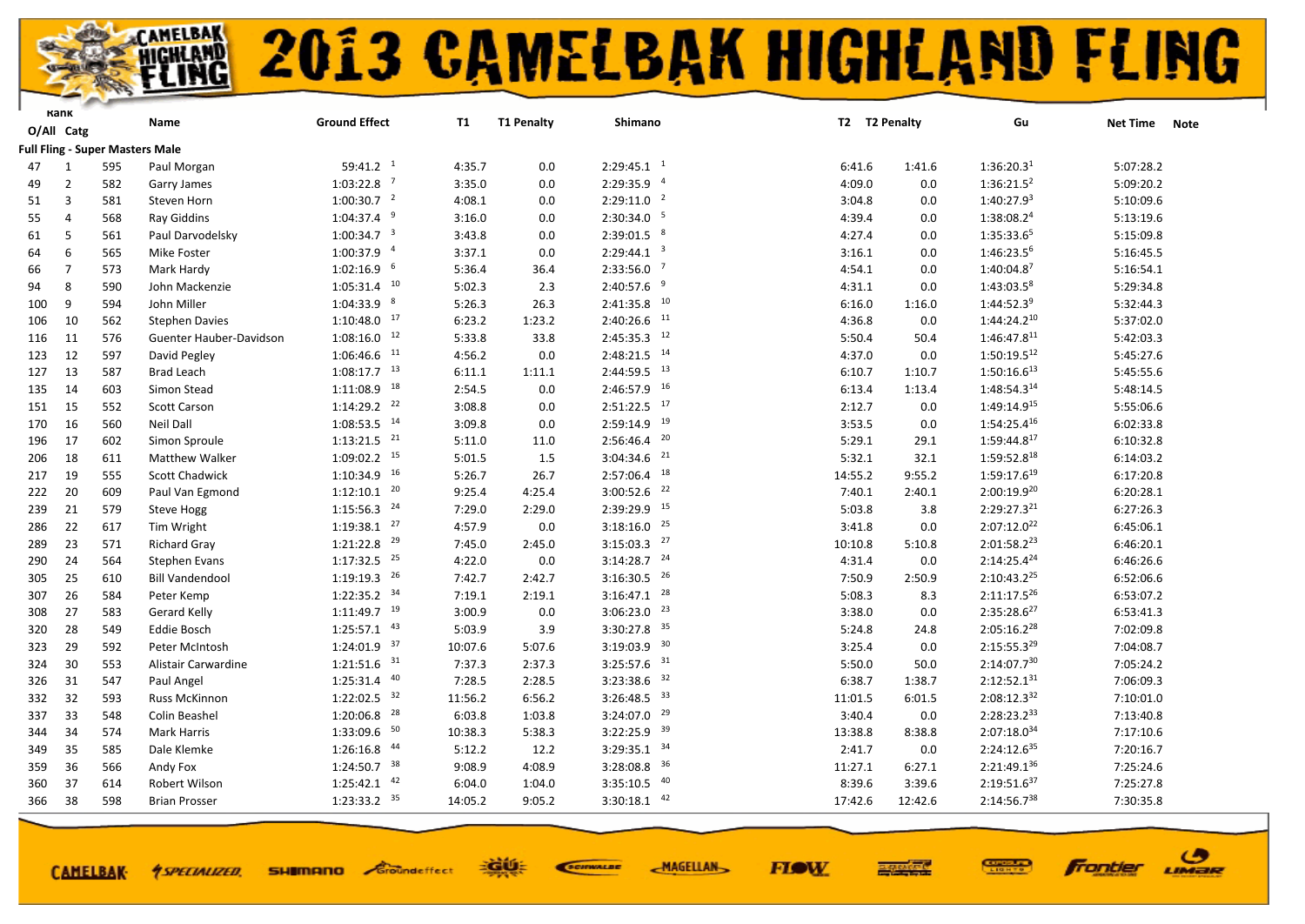#### AMELBAK<br>IGHLAMD<br>F**LIMG 2013 CAMELBAK HIGHLAND FLING**

|            | Karık          |                | Name                                   | <b>Ground Effect</b>      | <b>T1</b> | <b>T1 Penalty</b> | Shimano                   | T2 T2 Penalty |         | Gu                     | <b>Net Time</b> |             |
|------------|----------------|----------------|----------------------------------------|---------------------------|-----------|-------------------|---------------------------|---------------|---------|------------------------|-----------------|-------------|
| O/All Catg |                |                |                                        |                           |           |                   |                           |               |         |                        |                 | <b>Note</b> |
|            |                |                | <b>Full Fling - Super Masters Male</b> |                           |           |                   |                           |               |         |                        |                 |             |
| 368        | 39             | 589            | Chris Little                           | 1:25:37.9 41              | 7:47.5    | 2:47.5            | $3:32:12.9$ 38            | 11:21.3       | 6:21.3  | $2:23:38.9^{39}$       | 7:30:38.5       |             |
| 373        | 40             | 559            | Andrew Curtis-Cody                     | $1:23:48.3$ 36            | 8:44.0    | 3:44.0            | $3:32:34.7$ 37            | 15:32.8       | 10:32.8 | 2:23:49.040            | 7:34:28.8       |             |
| 378        | 41             | 613            | Paul Wilkins                           | $1:25:08.6$ <sup>39</sup> | 11:49.5   | 6:49.5            | $3:41:27.3$ $44$          | 11:50.3       | 6:50.3  | $2:17:39.9^{41}$       | 7:37:55.6       |             |
| 379        | 42             | 556            | Stephen Choi                           | $1:21:36.5$ 30            | 9:08.5    | 4:08.5            | $3:47:27.0$ $43$          | 7:26.3        | 2:26.3  | $2:22:59.7^{42}$       | 7:38:38.0       |             |
| 414        | 43             | 607            | Neil Thompson                          | $1:36:59.7$ <sup>54</sup> | 8:23.9    | 3:23.9            | $4:01:18.1$ $47$          | 11:09.2       | 6:09.2  | $2:27:37.8^{43}$       | 8:15:28.7       |             |
| 419        | 44             | 554            | Michael Catt                           | 1:31:09.0 48              | 12:17.6   | 7:17.6            | 3:43:35.3 45              | 18:15.0       | 13:15.0 | 2:44:46.044            | 8:20:02.9       |             |
| 420        | 45             | 550            | John Brayan                            | $1:29:58.2$ <sup>45</sup> | 6:54.8    | 1:54.8            | $4:12:26.4$ $48$          | 10:09.5       | 5:09.5  | 2:30:55.045            | 8:20:23.9       |             |
| 429        | 46             | 578            | <b>Mark Higgins</b>                    | $1:33:20.0$ <sup>51</sup> | 15:16.2   | 10:16.2           | 4:07:40.4 49              | 14:44.1       | 9:44.1  | 2:43:48.246            | 8:44:48.9       |             |
| 434        | 47             | 569            | Leigh Glover                           | $1:36:59.0$ <sup>53</sup> | 8:11.7    | 3:11.7            | 4:19:55.2 50              | 8:49.8        | 3:49.8  | $2:51:49.3^{47}$       | 8:55:45.0       |             |
| 442        | 48             | 563            | Jan Domanski                           | $1:36:38.7$ <sup>52</sup> | 21:10.7   | 16:10.7           | 4:13:49.2 51              | 19:58.2       | 14:58.2 | $2:57:17.0^{48}$       | 9:18:53.8       |             |
| 446        | 49             | 567            | Alan Gibson                            | $1:30:05.2$ $46$          | 4:12.3    | 0.0               | $4:53:12.8$ <sup>52</sup> | 8:33.4        | 3:33.4  | $3:10:59.2^{49}$       | 9:37:50.6       |             |
| 447        | 50             | 600            | Alf Richardson                         | 1:55:16.9 55              | 13:13.1   | 8:13.1            | $5:00:21.5$ <sup>53</sup> | 19:18.5       | 14:18.5 | $3:23:28.4^{50}$       | 10:41:38.4      |             |
|            |                | Did not finish |                                        |                           |           |                   |                           |               |         |                        |                 |             |
|            |                | 575            | <b>Dominic Hatton</b>                  | $1:30:41.9$ $47$          | 11:19.2   | 6:19.2            | 3:49:09.3 46              | 17:01.3       | 12:01.3 |                        |                 |             |
|            |                | 606            | Peter Telford                          | $1:01:47.7$ <sup>5</sup>  | 4:57.1    | 0.0               | $2:33:52.3$ 6             |               |         |                        |                 |             |
|            |                | 608            | <b>Richard Tustin</b>                  | $1:22:20.3$ $33$          | 4:38.0    | 0.0               | $3:40:06.1$ $41$          |               |         |                        |                 |             |
|            |                | 588            | Mark Leach                             | $1:15:08.7$ <sup>23</sup> | 3:59.2    | 0.0               |                           |               |         |                        |                 |             |
|            |                | 586            | John Lascelles                         | $1:33:04.8$ <sup>49</sup> |           |                   |                           |               |         |                        |                 |             |
|            |                | Did not start  |                                        |                           |           |                   |                           |               |         |                        |                 |             |
|            |                | 551            | Paul Burbidge-Smith                    |                           |           |                   |                           |               |         |                        |                 |             |
|            |                | 557            | Andrew Clark                           |                           |           |                   |                           |               |         |                        |                 |             |
|            |                | 570            | Donal Graham                           |                           |           |                   |                           |               |         |                        |                 |             |
|            |                | 572            | Mal Grimmond                           |                           |           |                   |                           |               |         |                        |                 |             |
|            |                | 580            | Allan Holmes                           |                           |           |                   |                           |               |         |                        |                 |             |
|            |                | 596            | <b>Kevin Nichols</b>                   |                           |           |                   |                           |               |         |                        |                 |             |
|            |                | 599            | Andrew Radcliffe                       |                           |           |                   |                           |               |         |                        |                 |             |
|            |                | 601            | Paul Sloan                             |                           |           |                   |                           |               |         |                        |                 |             |
|            |                | 604            | Charl Swart                            |                           |           |                   |                           |               |         |                        |                 |             |
|            |                | 605            | Peter Tedesco                          |                           |           |                   |                           |               |         |                        |                 |             |
|            |                | 612            | Phil Ward                              |                           |           |                   |                           |               |         |                        |                 |             |
|            |                | 615            | Mark Worrall                           |                           |           |                   |                           |               |         |                        |                 |             |
|            |                |                | <b>Full Fling - Grand Masters Male</b> |                           |           |                   |                           |               |         |                        |                 |             |
| 281        | $\mathbf{1}$   | 622            | Phil Mathewson                         | $1:20:54.8$ <sup>2</sup>  | 6:28.5    | 1:28.5            | $3:15:32.8$ <sup>2</sup>  | 5:59.5        | 59.5    | 2:03:26.5 <sup>1</sup> | 6:42:22.1       |             |
| 301        | $\overline{2}$ | 620            | Peter Holyfield                        | $1:14:24.2$ <sup>1</sup>  | 5:26.9    | 26.9              | $3:18:57.2$ <sup>1</sup>  | 6:03.9        | 1:03.9  | 2:15:20.0 <sup>2</sup> | 6:50:12.2       |             |
|            |                | Did not start  |                                        |                           |           |                   |                           |               |         |                        |                 |             |
|            |                | 621            | Malcolm Lynn                           |                           |           |                   |                           |               |         |                        |                 |             |

∃àú⊧

**SHIMANO** Sroundeffect

**CAMELBAK-**

*<u>ASPECIALIZED.</u>* 

SCIENALDE

**MAGELLAN** 

**FIGW** 

ි

LIMER

**Frontier**